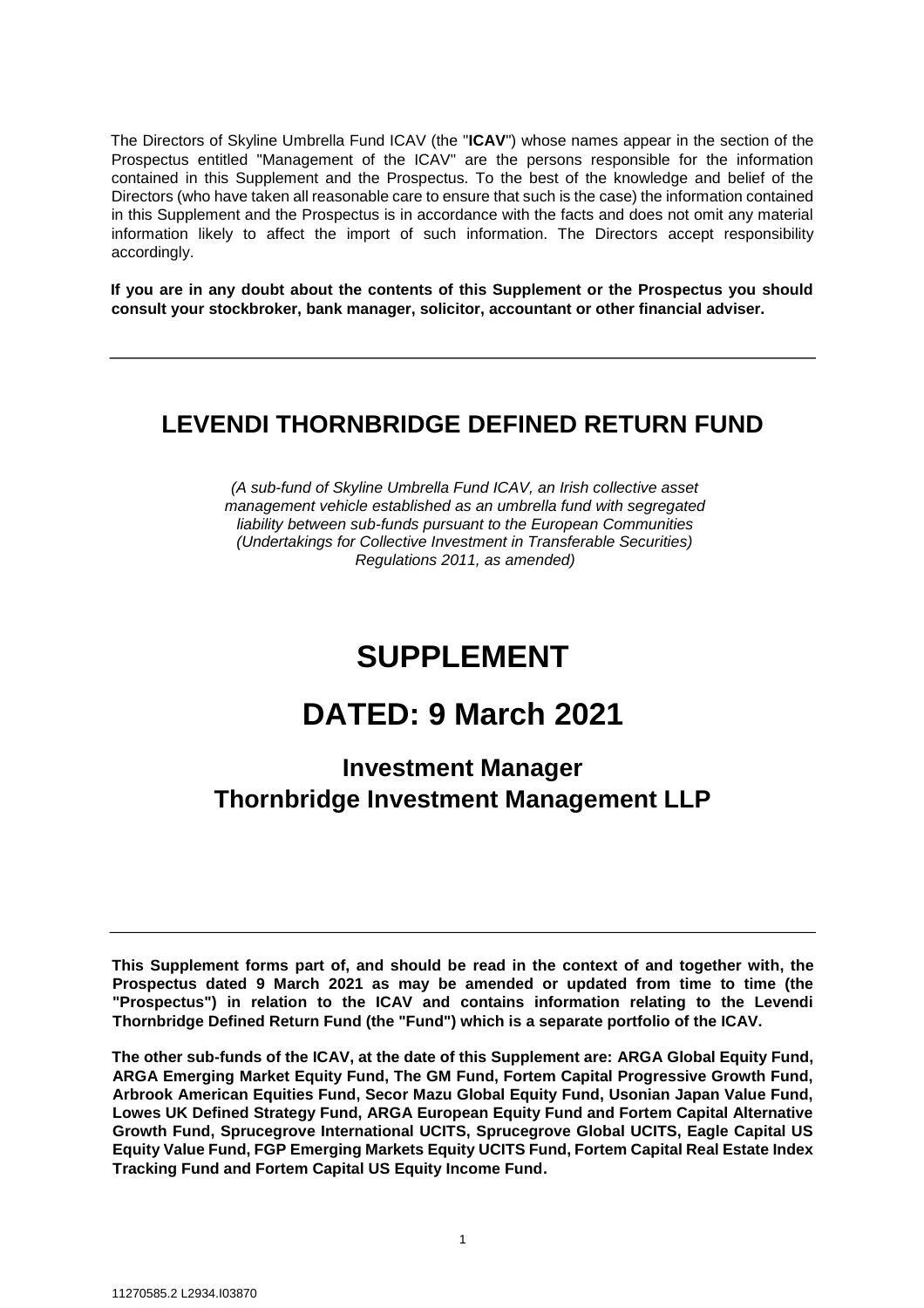**Risk Warning: Class A Distribution Shares and Class I (Retail) Distribution Shares of the Fund may pay dividends from the capital of the Fund. Accordingly it should be noted that to the extent that Class A Distribution Shares and Class I (Retail) Distribution Shares make distributions out of capital the capital attributed to such shares may be eroded. Distributions out of capital are achieved by foregoing the potential for future capital growth, and this cycle may continue until all capital is depleted.**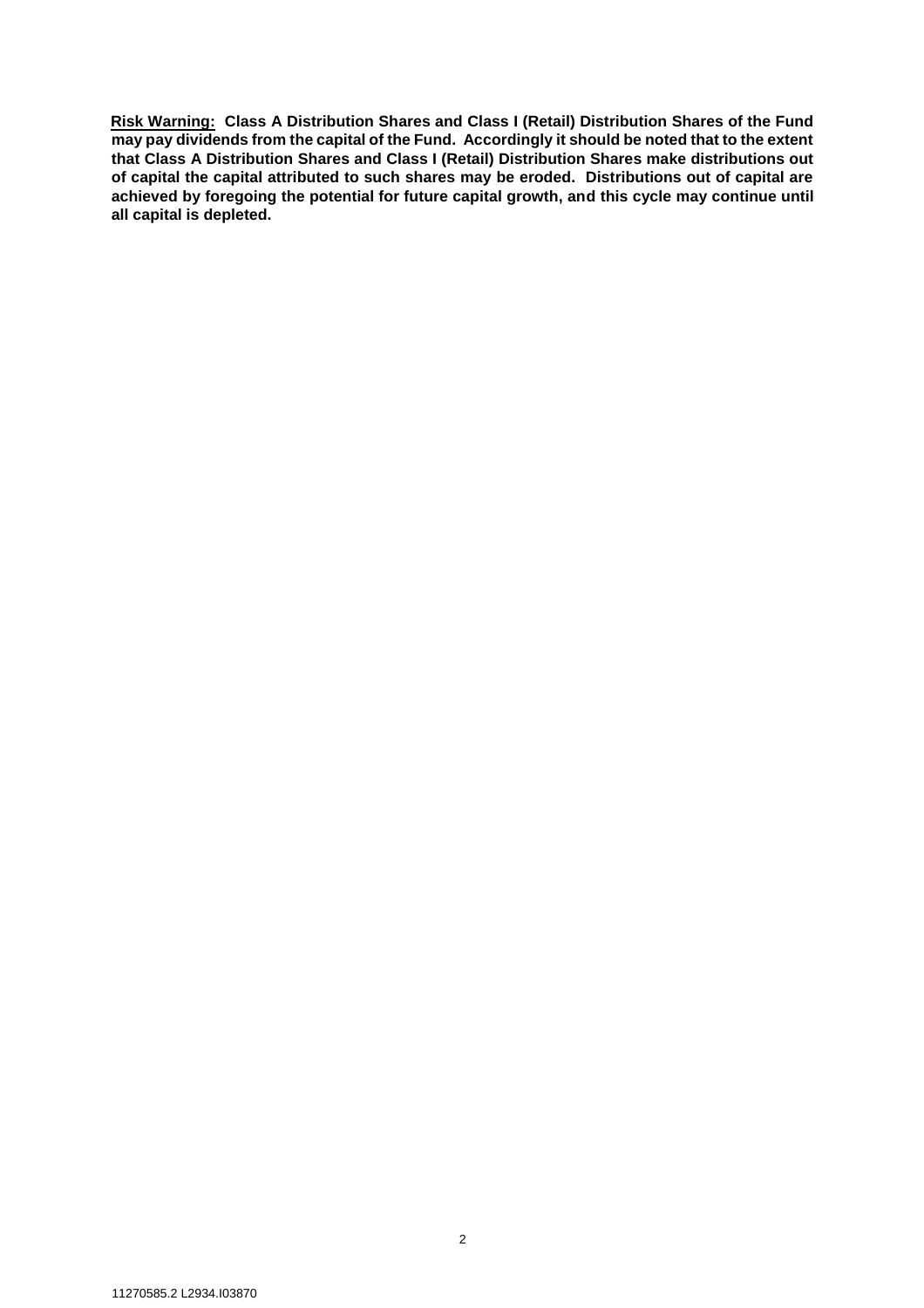# **TABLE OF CONTENTS**

| <b>CLAUSE</b> | <b>PAGE</b> |
|---------------|-------------|
|               |             |
|               |             |
|               |             |
|               |             |
|               |             |
|               |             |
|               |             |
|               |             |
|               |             |
|               |             |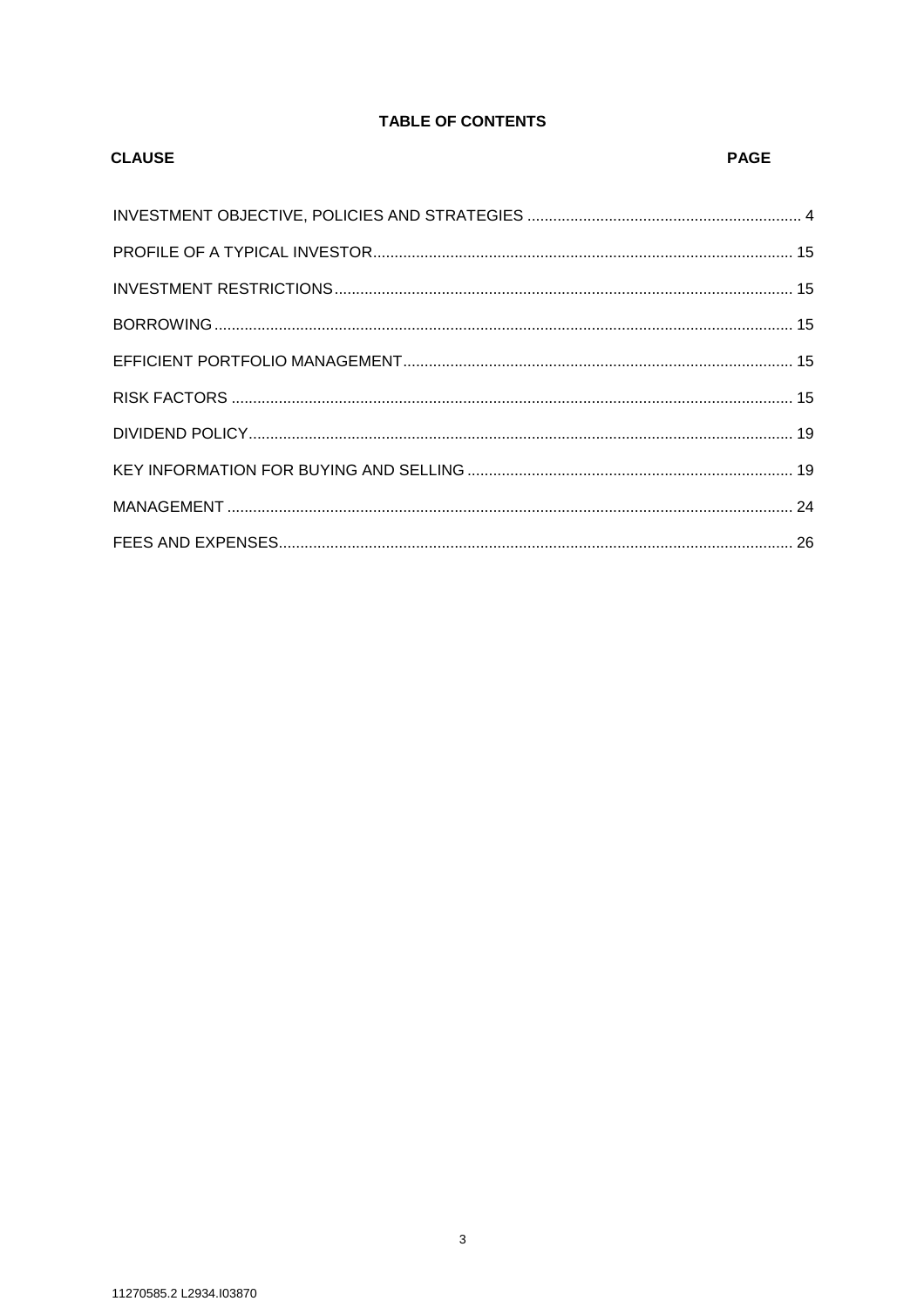## **INVESTMENT OBJECTIVE, POLICIES AND STRATEGIES**

#### <span id="page-3-0"></span>**Investment Objective**

The investment objective of the Fund is to generate stable annual returns of SONIA plus 6% over the medium to longer term.

#### **Investment Policy**

The Fund intends to achieve its investment objective by investing, without limit, in developed market equity index baskets, securitised equity derivatives ("**Equity Related Securities**"), UK government bonds ("**Gilts**") and investment grade corporate bonds ("**Corporate Bonds**") and indirectly, without limit, in these securities through FDI (on exchange and over the counter) subject to the leverage limits disclosed below. The Fund's principal investments in equity index baskets, Gilts and Corporate Bonds (whether directly or indirectly through FDI) will be listed and/or traded on the exchanges and markets set out in Appendix I of the Prospectus. Equity index baskets are baskets of individual equities whose components and weights mirror those of a related index.

The equity index baskets and Equity Related Securities will relate to indices of developed market equities listed and traded on a recognised exchange. Examples of Equity Related Securities may include but are not limited to, the leading broad-based indices representing developed economies such as the UK, Americas, Europe and Asia. The Fund will gain exposure to all of the stock in any chosen index.

As of the date of this Supplement, the Fund invests indirectly in the equity market indices listed in Appendix I (each an "**Index**", together the "**Indices**"), all of which comply with the requirements of the Regulations and the Central Bank Regulations. Thereafter, a current full list of each equity market index in which the Fund invests shall be available to investors from the Investment Manager on request. Each Index rebalances no more frequently than on a quarterly basis. The rebalancing frequency has no impact on the transaction costs associated with the Fund as any rebalancing will not require any higher frequency of position turnover in the Fund than would otherwise be the case were the equity market index to be static. The Fund will not be subject to any geographic, sector or market capitalisation constraints, save for the fact that such equities and Equity Related Securities must be incorporated in a developed market.

The Fund may invest up to 100% of its Net Asset Value in a portfolio of Gilts, Corporate Bonds and Equity Related Securities issued by investment grade entities. The Gilts and Corporate Bonds will be used to form part of total return swap transactions in which the performance of the Gilts and Corporate Bonds is swapped for the performance of an over-the-counter ("**OTC**") derivative linked to equity indices. The Gilts and Corporate Bonds will comprise of fixed and/or floating interest bearing securities. The Equity Related Securities are unsecured debt instruments that have embedded equity-linked derivatives including, but not limited to, autocallables<sup>1</sup> as part of the construct.

The embedded derivative is likely to be linked to more than a single underlying equity index but no more than three indices. The derivative will not be linked to individual equities. The Equity Related Securities will typically be longer-dated investments of up to seven years duration and, in most cases, may be terminated early if predetermined conditions are met by the performance of the underlying assets. The underlying assets will predominantly be, but not limited to, the major equity indices such as FTSE100, Eurostoxx50 and S&P500. The Equity Related Securities are bespoke investments for the Fund and

l

<sup>1</sup> An autocallable is a derivative which is called automatically by the issuer/counterparty if the underlying (which may be a single asset or the worst performing asset in a basket) is at or above the respective autocall level on the respective autocall date. Typically it will pay out the notional amount plus a coupon if it is autocalled on the first autocall date. If it is not autocalled it will persist until the next autocall date. Again, it will be called automatically if the underlying is at or above the next autocall level. Typically it will pay out the notional plus a coupon which may or may not include the 'missed' coupon for the prior period. This pattern repeats. If it reaches maturity without having been called then it may either pay out the notional plus some or all of the coupons, just the notional, or a reduced notional (floored at zero), depending on where the worst performing index level is at maturity. Typically there is one autocall date each year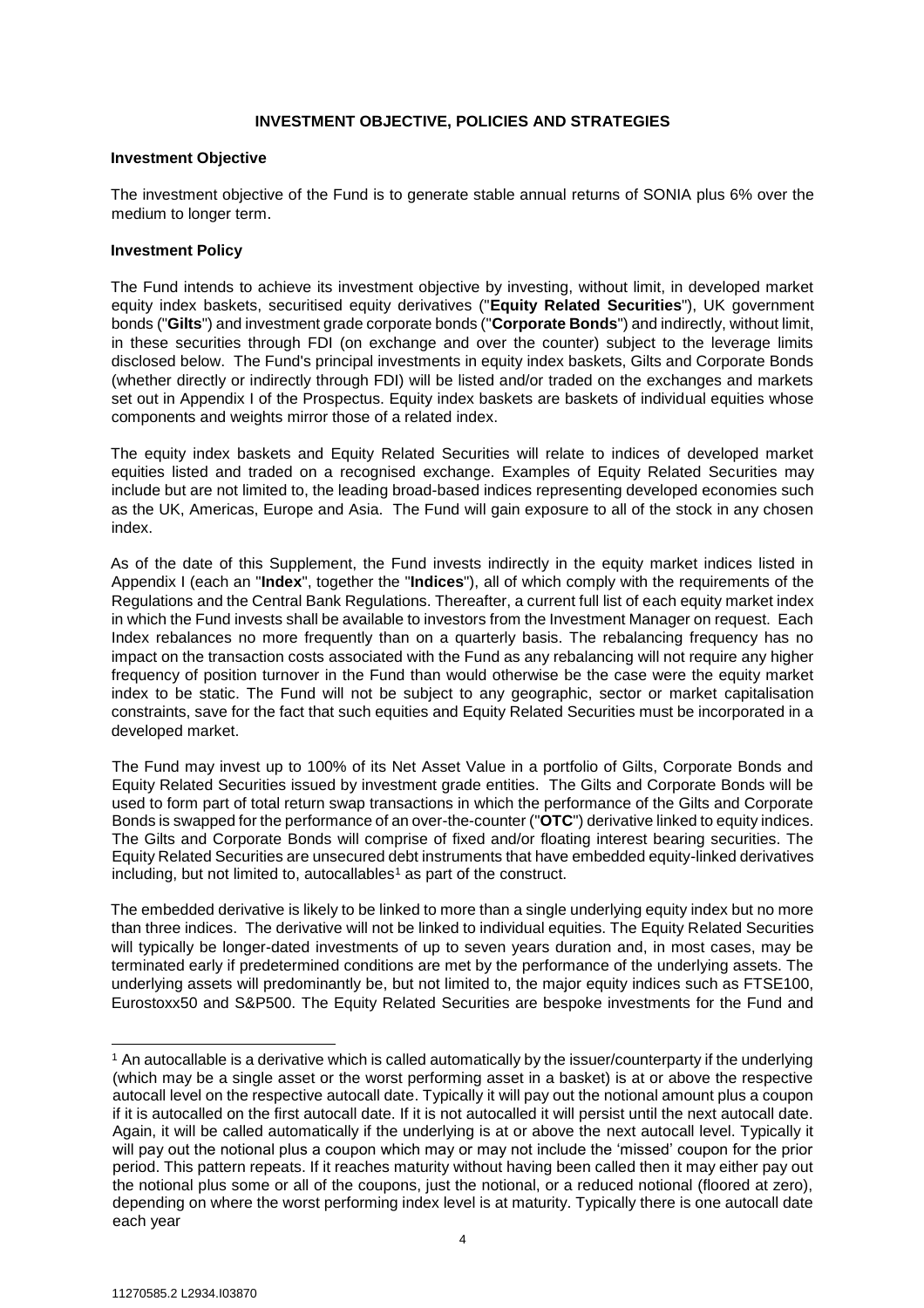the issuers will primarily be the leading investment banks, such as Goldman Sachs, Morgan Stanley, JP Morgan, etc. All Gilts, Corporate Bonds and Equity Related Securities will be investment grade.

The Fund may use FDIs (on exchange and OTC) to reduce the market exposure of the Fund during periods of heightened market uncertainty and periods of elevated market volatility (efficient portfolio management). The FDIs used will be futures and listed options directly linked to the equity index investments of the fund.

The Fund may construct simple hedging strategies using FDIs such as vanilla put options/put spread options/vanilla call options and call spread options. As part of the market risk associated with the overall strategy of the Fund, it can be exposed to potential losses if the equity indices move notably lower that their initial levels when Fund investments were purchased. The purchase of put options and put spread combinations can be used to protect the Fund value and reduce market exposure when markets are moving to lower levels. Likewise, in periods of market strength with elevated market levels (above the performance targets of some of the investments) then selling call options or call spread option strategies, linked directly to the equity indices of the Fund, may serve to preserve the positive performance of portfolio constituents. The aggregate value of long positions (predominantly through investment in equities, the Indices, Gilts or Corporate Bonds) is expected to not exceed 200% of its Net Asset Value. The notional amount of short positions is expected to not exceed 150% of the Net Asset Value. For the avoidance of doubt, the short positions may only be achieved synthetically through derivatives and used for risk management purposes.

The use of such FDI will at all times be in accordance with the conditions and limits laid down by the Central Bank from time to time. The Fund may enter into OTC FDI with Approved Counterparties. The Investment Manager will monitor counterparty exposure and where applicable, take into consideration any collateral held by the Fund in determining the Fund's exposure. Where the Fund has entered into an OTC FDI with an Approved Counterparty and the value of the FDI is in favour of the Fund and the Approved Counterparty defaults on its obligation, there is a risk that the Fund will lose all or some of the value of that FDI. Please refer to the section of this Prospectus entitled "*Risk Factors – "Over-the-Counter ("OTC") Transactions*" for more details. In selecting OTC counterparties to trade with the Fund the Investment Manager will exercise due care and will ensure that the counterparty satisfies the criteria set out in the Prospectus.

Subject to the conditions and limits set out by the Central Bank and in accordance with the requirements of Securities Financing Transaction Regulations, the Fund may use repurchase agreements, reverse repurchase agreements and/or securities lending agreements for efficient portfolio management purposes only. Any type of assets that may be held by the Fund in accordance with its investment objective and policies may be subject to such securities financing transactions.

The Fund may invest up to 10% of its Net Asset Value in CIS, provided that no investment will be made in another sub-fund of the ICAV.

'The Fund is actively managed with reference to one or more of the Indices but only insofar as some or all of its investments may reference those Indices. A small proportion of the Fund may also be invested directly in those Indices. Whilst the performance of the Fund may be compared to the performance of the Indices for marketing purposes it does not target the performance of those Indices, and the deviation from the Indices both in terms of economic exposures and performance will be significant in normal market conditions.

The Fund is actively managed with reference to SONIA insofar as its target is to outperform SONIA in accordance with the Fund's investment objective. However, the Fund's holdings are not based on the constituents of SONIA and the portfolio is in no way constrained by SONIA.

#### **Investment Selection**

At the beginning of the selection process, the Investment Manager considers which potential equity index baskets, Equity Related Securities, Gilts or Corporate Bonds may benefit the Fund, having regard to the Fund's investment objective and policy as well as economic and market conditions. This research will be conducted by the Investment Manager using its own proprietary tools, databases and external services and may include (i)risk and return analysis of the potential investments, (ii) fund research (e.g.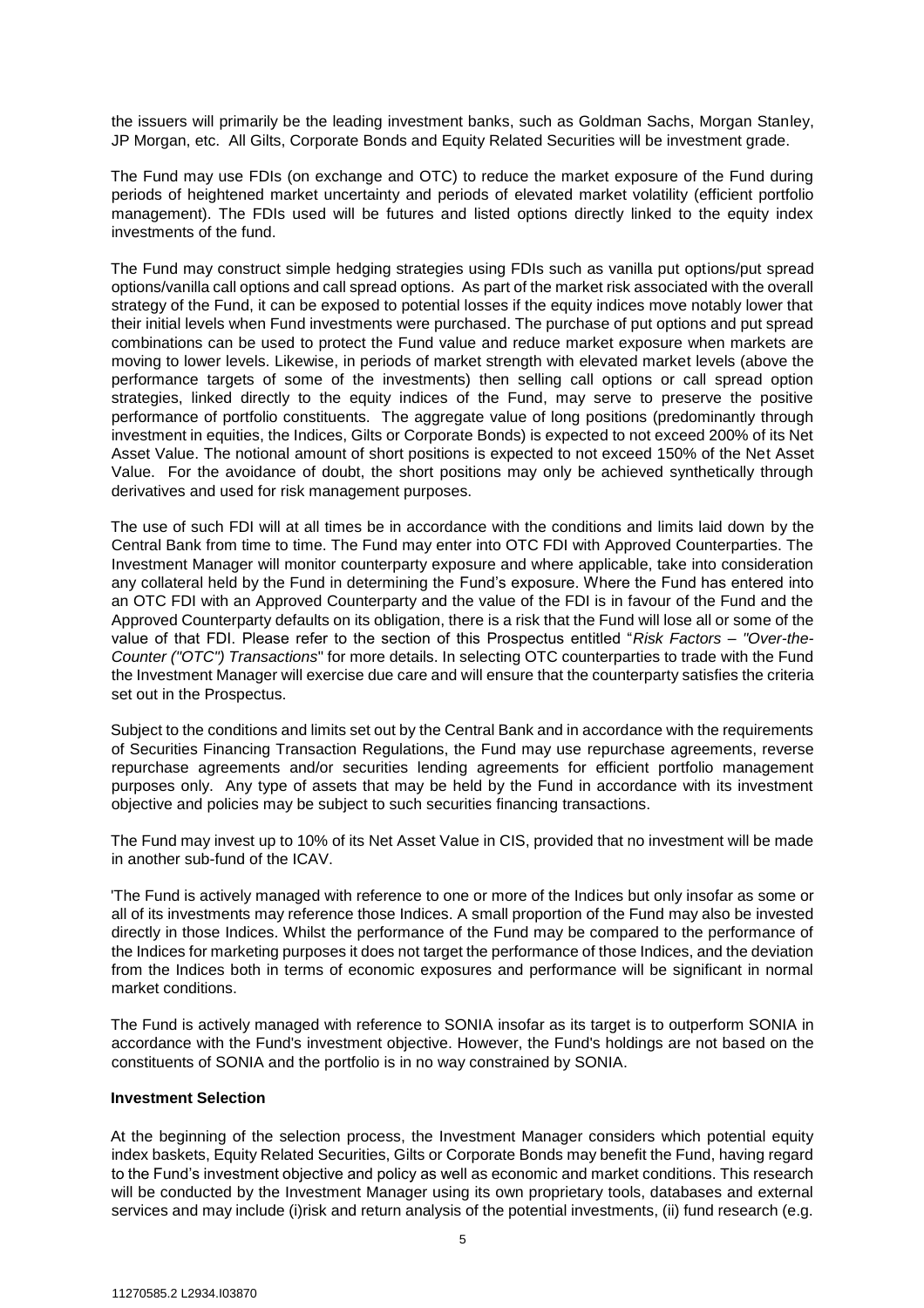financial reports, manager presentations, sector analysis, external specialists, industry conferences and newsletters), (iii) market analysis including various return, volatility and correlation measures and (iv) general market/economic data, views, opinions and insights through subscription services such as Bloomberg. Based on the outcome of this research, the Investment Manager will determine the overall allocation between the instruments described above.

The allocation may be spread between selected geographic areas and/or industry sectors, although the primary focus will be on designing strategies that take advantage of the economic landscape and outlook for each particular geographic area or sector. This is reviewed by the Investment Manager as economic and market conditions change.

The Investment Manager then determines how the Fund will gain access to the chosen asset allocation. This might be by direct investment in equity index baskets, Gilts, Equity Related Securities, Corporate Bonds or by investment via CIS or ETFs which invest in the relevant assets (subject to a 10% limit); or via FDI (as disclosed below) which have exposure to the relevant assets.

#### *Sustainable investment*

For the purposes of Article 6 of Regulation (EU) 2019/2088 of the European Parliament and of the Council of 27 November 2019 on sustainability‐related disclosures in the financial services sector (the "**Disclosures Regulation**"), while the Investment Manager takes into account sustainability risks in respect of environmental, social and governance ("**ESG**") factors more generally, the Fund is focused on the global equity market, so ESG factors are not taken into account. Further, the Investment Manager has determined that sustainability risks are currently not likely to have a material impact on the returns of the Fund. As the sustainability and ESG initiatives are currently evolving, the Investment Manager may consider it appropriate to integrate sustainability risks into their investment decisions for the Fund in the future and this disclosure will be updated in accordance with the Disclosures Regulation to reflect any such decision.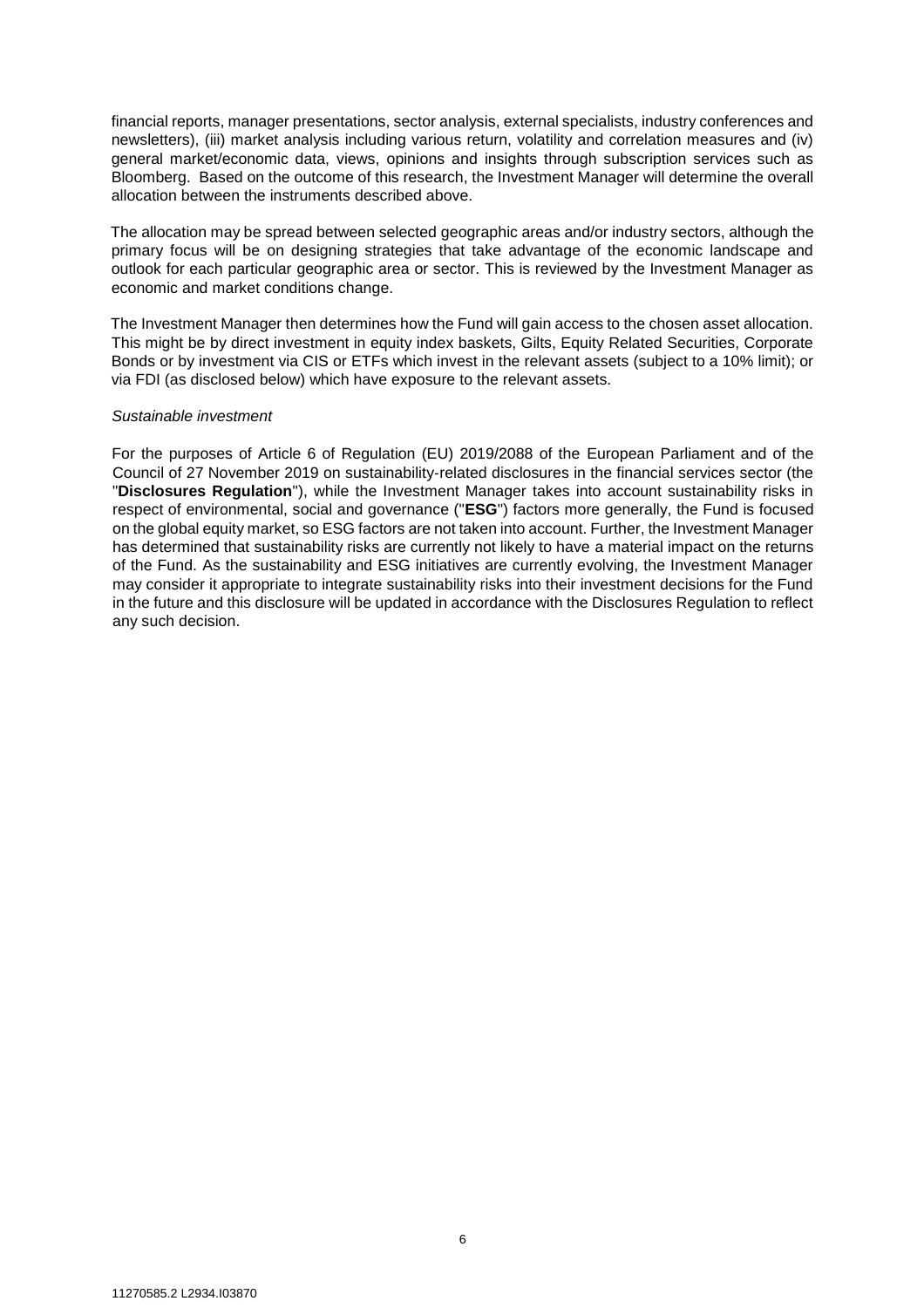# **Financial Derivative Instruments**

| <b>Derivative</b> | <b>Description</b> | <b>Specific Use</b> | Where      | EPM? | How FDI will help  |
|-------------------|--------------------|---------------------|------------|------|--------------------|
|                   |                    |                     | used for   |      | achieve investment |
|                   |                    |                     | hedging    |      | objective?         |
|                   |                    |                     | purposes:  |      |                    |
|                   |                    |                     | risk being |      |                    |
|                   |                    |                     | hedged     |      |                    |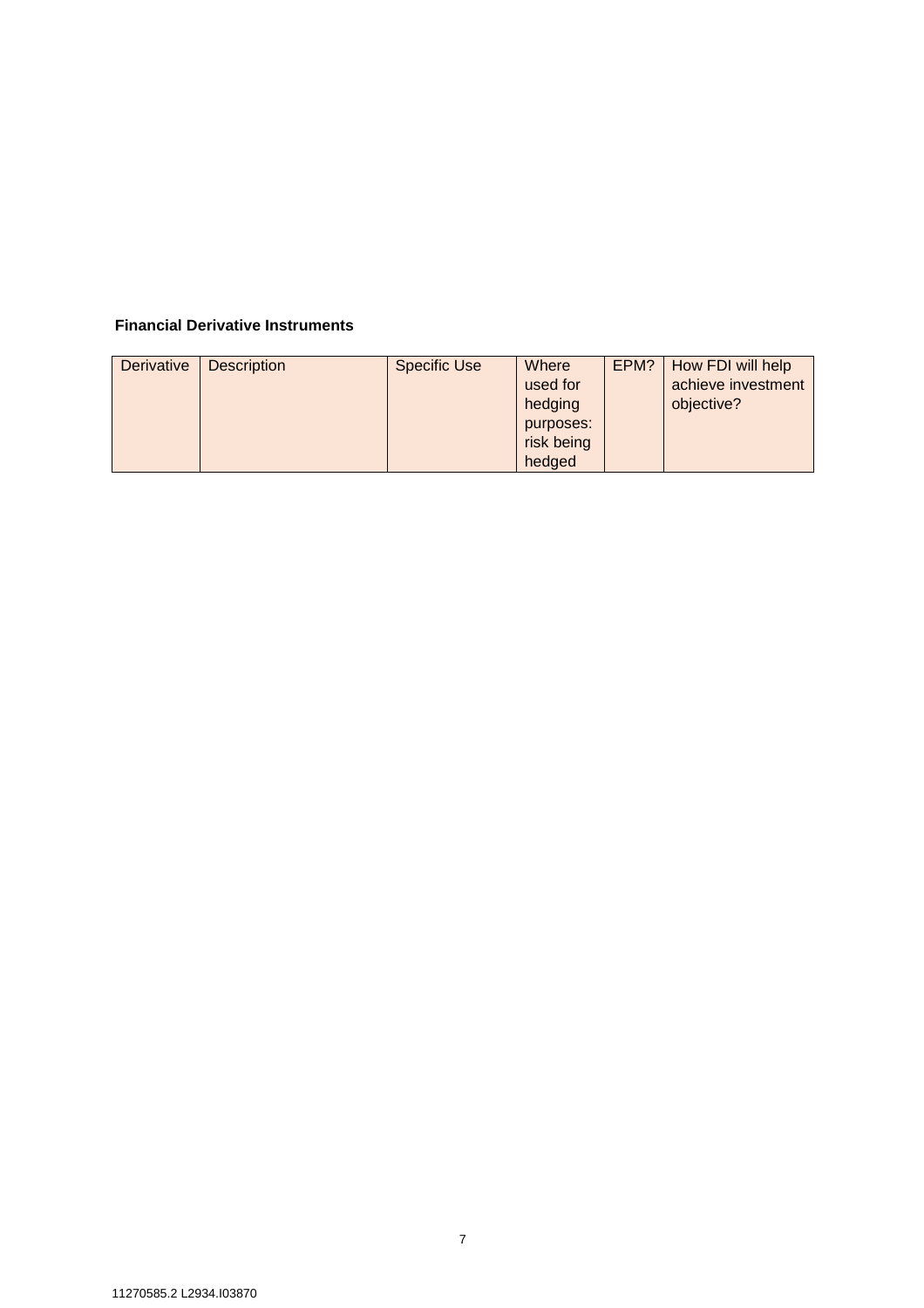| Forward<br>currency<br>contracts<br>(including<br>forward<br>equity<br>index<br>contracts) | Forward contracts<br>lock-in the price at<br>which an index or<br>other asset may be<br>purchased or sold on a<br>future date. In forward<br>currency contracts, the<br>contract holders are<br>obligated to buy or sell<br>the currency at a<br>specified price, at a<br>specified quantity and<br>on a specified future<br>date.<br>Forward contracts may<br>be cash settled between<br>the parties. | Hedge foreign<br>currency<br>exposure and<br>prevent NAV<br>fluctuations<br>(caused by<br>currency<br>movements).<br>The majority of<br>the Indices are<br>expected to be<br>denominated in<br>Euro, Sterling<br>and<br>Dollars. The<br>Investment<br>Manager has<br>the flexibility to<br>mitigate the<br>effect of<br>fluctuations in<br>the exchange<br>rate between<br>the Base<br>Currency and<br>the currencies<br>of the equities<br>or Indices by<br>entering into<br>forward<br>currency<br>contracts with<br>financial<br>counterparties<br>in accordance<br>with the terms<br>of the<br>Prospectus. | Currency | Yes | Hedge foreign<br>currency<br>exposure and<br>prevent NAV<br>fluctuations<br>(caused by<br>currency<br>movements)<br>which helps the<br>Fund achieve its<br>objective of long-<br>term capital<br>appreciation.<br>In the event of a<br>profit, the excess<br>cash will be<br>invested in order<br>to help the Fund<br>achieve its<br>objective of long-<br>term capital<br>appreciation. |
|--------------------------------------------------------------------------------------------|--------------------------------------------------------------------------------------------------------------------------------------------------------------------------------------------------------------------------------------------------------------------------------------------------------------------------------------------------------------------------------------------------------|----------------------------------------------------------------------------------------------------------------------------------------------------------------------------------------------------------------------------------------------------------------------------------------------------------------------------------------------------------------------------------------------------------------------------------------------------------------------------------------------------------------------------------------------------------------------------------------------------------------|----------|-----|------------------------------------------------------------------------------------------------------------------------------------------------------------------------------------------------------------------------------------------------------------------------------------------------------------------------------------------------------------------------------------------|
| Call<br>options                                                                            | Options provide the<br>right to buy a specific<br>quantity of a specific<br>index at a fixed price<br>at or before a specified<br>future date.<br>Call options are<br>contracts sold for a<br>premium that give the<br>buyer the right, but not                                                                                                                                                        | For investment<br>purposes and to<br>hedge certain<br>risks of<br>investment<br>positions.                                                                                                                                                                                                                                                                                                                                                                                                                                                                                                                     | Market   | Yes | Call options may<br>be used to<br>provide the Fund<br>with additional<br>income and may<br>be used if the<br>Investment<br>Manager<br>believes that the<br>underlying                                                                                                                                                                                                                    |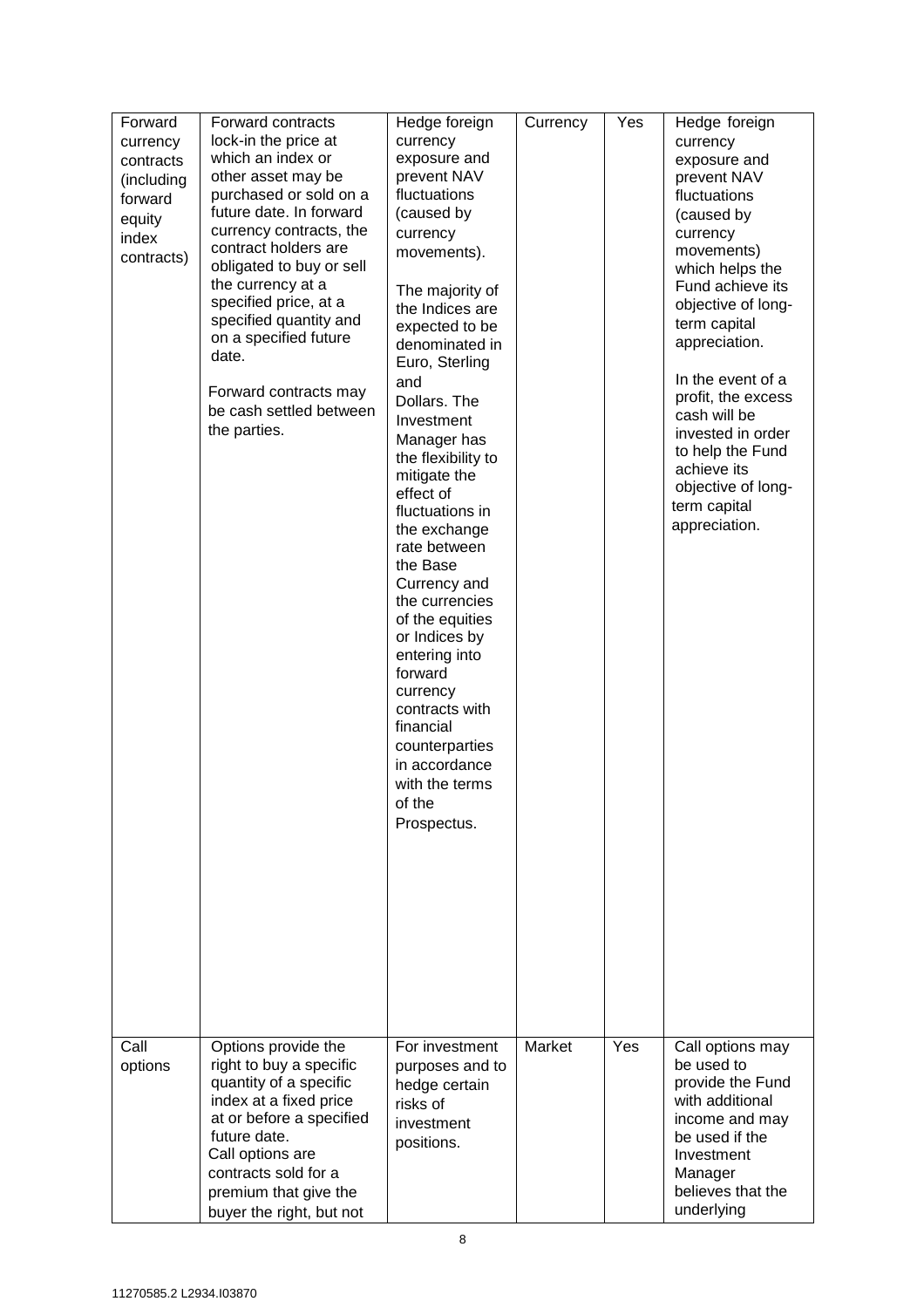|                                   | the obligation, to buy<br>from the seller a<br>specified quantity of a<br>particular index at a<br>specified price.                                                                                                                                                                                                                                                   |                                                                                            |        |     | investments to<br>which the call<br>options are linked<br>have limited<br>growth potential.<br>Conversely the use<br>of call options may<br>be used to provide<br>the Fund with<br>exposure to the<br>underlying index,<br>where the<br>manager wishes to<br>participate in any<br>capital growth in<br>the underlying<br>index, but is only<br>prepared to risk<br>the option<br>premium, in the<br>case where the<br>underlying exhibits<br>negative<br>performance. |
|-----------------------------------|-----------------------------------------------------------------------------------------------------------------------------------------------------------------------------------------------------------------------------------------------------------------------------------------------------------------------------------------------------------------------|--------------------------------------------------------------------------------------------|--------|-----|------------------------------------------------------------------------------------------------------------------------------------------------------------------------------------------------------------------------------------------------------------------------------------------------------------------------------------------------------------------------------------------------------------------------------------------------------------------------|
| Put<br>options                    | Options provide the<br>right to sell a specific<br>quantity of a specific<br>index at a fixed price<br>at or before a specified<br>future date.<br>Put options are<br>contracts sold for a<br>premium that give the<br>buyer the right, but not<br>the obligation, to sell to<br>the seller a specified<br>quantity of a particular<br>index at a specified<br>price. | For investment<br>purposes and to<br>hedge certain<br>risks of<br>investment<br>positions. | Market | Yes | Put options may<br>be used to<br>provide the Fund<br>with income and<br>may be used if<br>the Investment<br>Manager believes<br>that the<br>underlying<br>investments to<br>which the put<br>option relates will<br>exhibit negative<br>performance<br>significantly less<br>than the strike<br>level of the put<br>options.                                                                                                                                           |
| Equity<br>Index<br><b>Futures</b> | Equity index futures<br>oblige the buyer to<br>purchase an equity<br>index instrument or the<br>seller to sell an equity<br>index instrument, at a<br>predetermined future<br>date and price.                                                                                                                                                                         | For investment<br>purposes and to<br>hedge certain<br>risks of<br>investment<br>positions. | Market | Yes | Manages the<br>Fund's exposure<br>to index price<br>fluctuations.<br>All such indices<br>to which<br>exposure is<br>gained for EPM<br>purposes comply<br>with the Central<br><b>Bank's UCITS</b><br>Regulations and<br>the Central<br>Bank's guidance<br>on UCITS                                                                                                                                                                                                      |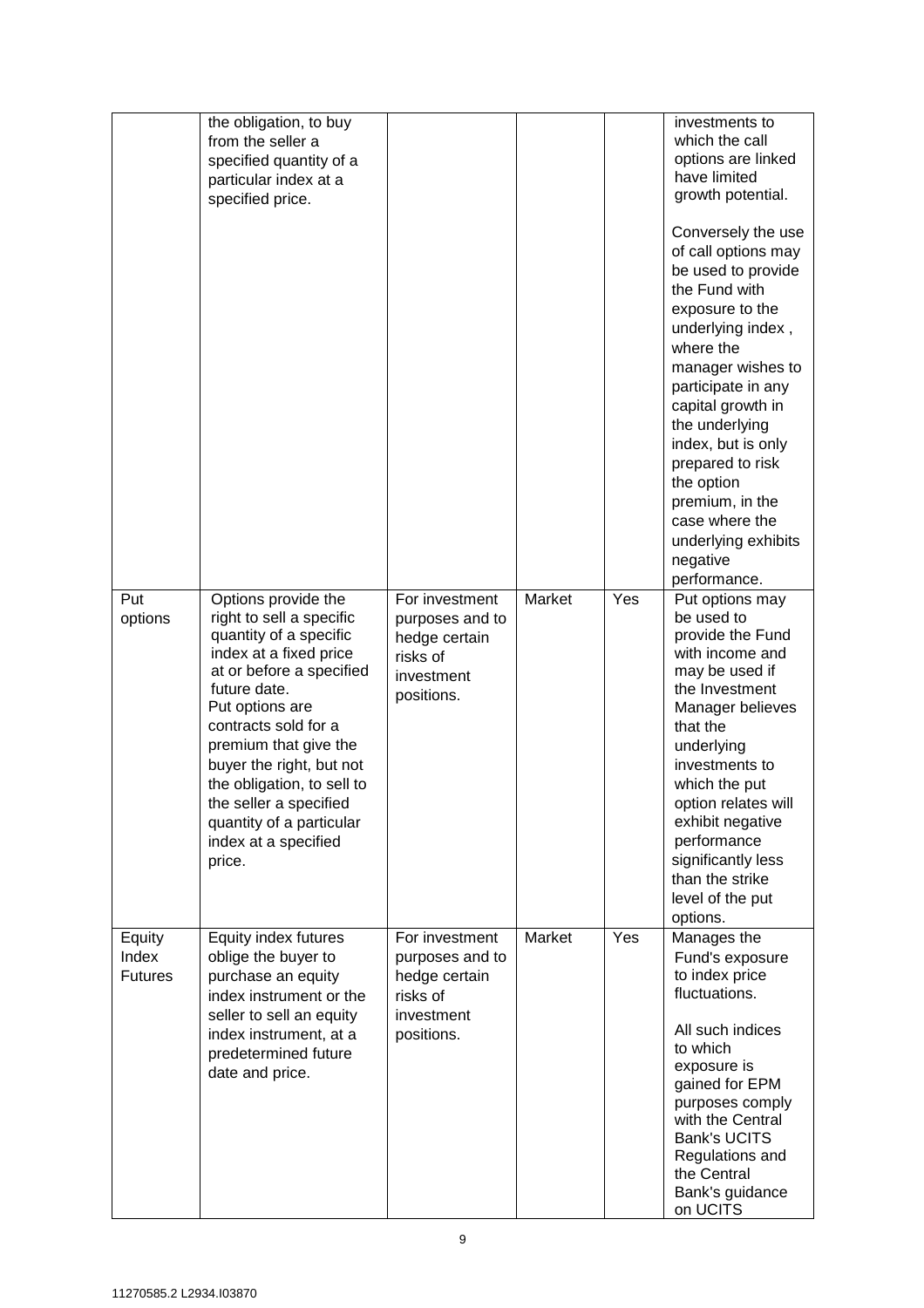|                                    |                                                                                                                                                                                        |                                                                                           |                       |     | <b>Financial Indices</b><br>and the ESMA<br>Guidelines on<br>exchange traded<br>funds and other<br><b>UCITS</b> issues. |
|------------------------------------|----------------------------------------------------------------------------------------------------------------------------------------------------------------------------------------|-------------------------------------------------------------------------------------------|-----------------------|-----|-------------------------------------------------------------------------------------------------------------------------|
| <b>Bond</b><br><b>Futures</b>      | Bond index futures<br>oblige the buyer to<br>purchase a bond index<br>or the seller to sell a<br>bond index, at a<br>predetermined future<br>date and price.                           | For investment<br>purposes and<br>to hedge<br>certain risks of<br>investment<br>positions | Market                | Yes | Manages the<br>Fund's exposure to<br>interest rate and/or<br>credit risks.                                              |
| Interest<br>Rate<br><b>Futures</b> | Interest rate futures<br>oblige the buyer to<br>purchase a financial<br>instrument or the seller<br>to sell a financial<br>instrument, at a<br>predetermined future<br>date and price. | For investment<br>purposes and<br>to hedge<br>certain risks of<br>investment<br>positions | Interest<br>rate risk | Yes | Manages the<br>Fund's exposure<br>to interest rate<br>fluctuations.                                                     |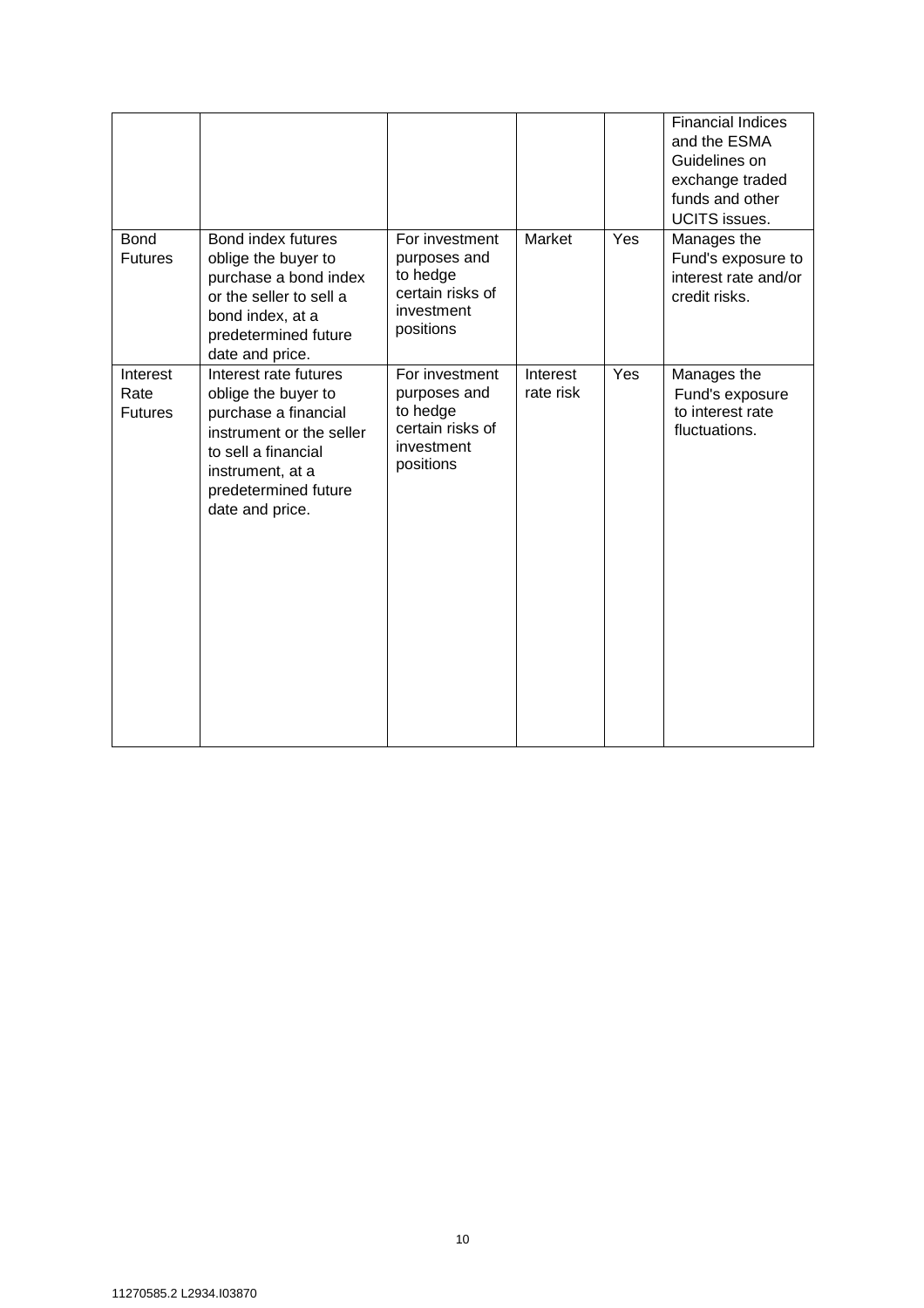| Credit         | <b>Credit Default Swaps</b>                      | For investment         | Market | Yes | The use of Credit                  |
|----------------|--------------------------------------------------|------------------------|--------|-----|------------------------------------|
| Default        | provide the buyer with                           | purposes and to        |        |     | <b>Default Swaps</b>               |
| Swaps          | protection against the                           | hedge certain          |        |     | may be used to<br>provide the Fund |
|                | default of the underlying                        | risks of<br>investment |        |     | with additional                    |
|                | Sovereign or corporate<br>in exchange for paying | positions.             |        |     | income and may                     |
|                | an on-going Credit                               |                        |        |     | be used if the                     |
|                | Default Swap fee to the                          |                        |        |     | Investment                         |
|                | seller. In the event of                          |                        |        |     | Manager believes                   |
|                | default, the Credit                              |                        |        |     | that the                           |
|                | Default Swap buyer will                          |                        |        |     | underlying                         |
|                | receive a payment from                           |                        |        |     | sovereign or<br>corporate is       |
|                | the seller based upon                            |                        |        |     | highly unlikely to                 |
|                | the recovery value of the                        |                        |        |     | default. For                       |
|                | underlying Sovereign or                          |                        |        |     | example, there                     |
|                | corporate                                        |                        |        |     | may be a                           |
|                |                                                  |                        |        |     | situation where<br>the combination |
|                |                                                  |                        |        |     | of long bonds                      |
|                |                                                  |                        |        |     | plus short-                        |
|                |                                                  |                        |        |     | duration Credit                    |
|                |                                                  |                        |        |     | <b>Default Swaps</b>               |
|                |                                                  |                        |        |     | provide for a                      |
|                |                                                  |                        |        |     | better return than                 |
|                |                                                  |                        |        |     | being solely<br>invested in the    |
|                |                                                  |                        |        |     | bond itself. The                   |
|                |                                                  |                        |        |     | <b>Credit Default</b>              |
|                |                                                  |                        |        |     | Swaps may be                       |
|                |                                                  |                        |        |     | used to purchase                   |
|                |                                                  |                        |        |     | protection for the                 |
|                |                                                  |                        |        |     | Fund on the<br>underlying as       |
|                |                                                  |                        |        |     | described in the                   |
|                |                                                  |                        |        |     | "Description"                      |
|                |                                                  |                        |        |     | column to the left.                |
|                |                                                  |                        |        |     | <b>Credit Default</b>              |
|                |                                                  |                        |        |     | Swaps will also be                 |
|                |                                                  |                        |        |     | far more liquid than               |
|                |                                                  |                        |        |     | the bond.                          |
|                |                                                  |                        |        |     |                                    |
|                |                                                  |                        |        |     |                                    |
|                |                                                  |                        |        |     |                                    |
|                |                                                  |                        |        |     |                                    |
|                |                                                  |                        |        |     |                                    |
|                |                                                  |                        |        |     |                                    |
|                |                                                  |                        |        |     |                                    |
|                |                                                  |                        |        |     |                                    |
|                |                                                  |                        |        |     |                                    |
|                |                                                  |                        |        |     |                                    |
| Swaps          | A swap is a derivative                           | For investment         | Market | Yes | The use of swaps                   |
| (Total         | contract between two                             | purposes and to        |        |     | may be used to                     |
| Return         | parties where they                               | hedge certain          |        |     | provide the fund                   |
| Swaps,         | agree to exchange the<br>investment return on    | risks of               |        |     | with more<br>efficient exposure    |
| Interest       | an underlying for the                            | investment             |        |     | to the underlying                  |
| Rate<br>Swaps) | investment return on a                           | positions.             |        |     | investment(s)                      |
|                | different underlying or                          |                        |        |     | than investing                     |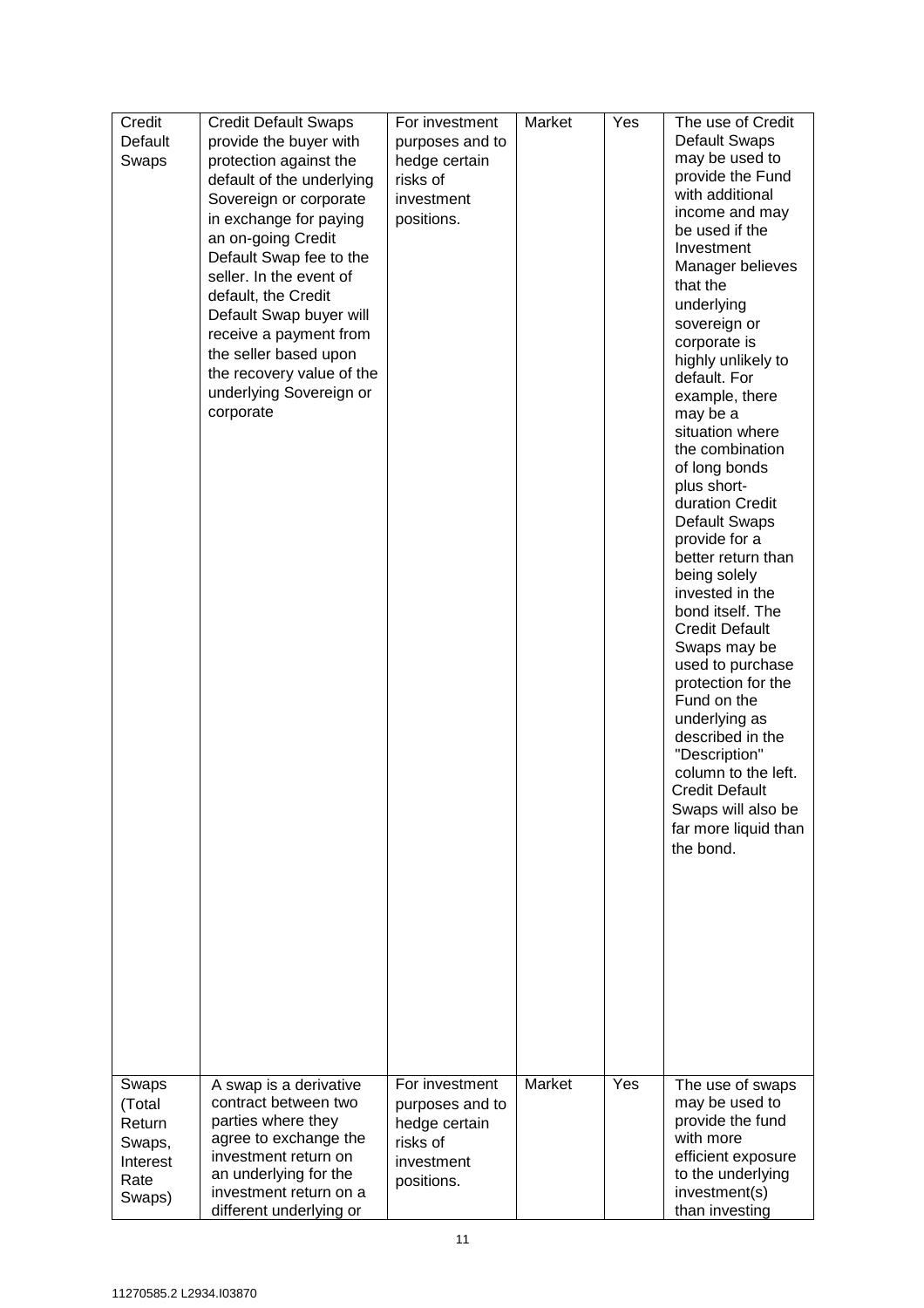| in exchange for<br>receiving the<br>investment return on<br>an underlying, the<br>party receiving that<br>investment return pays<br>the other party an on-<br>going fee, both parties<br>agree the monetary<br>amount (notional),<br>upon which the<br>derivative is based.                                                                                                                           |  | directly and / or<br>via a fund such<br>as an ETF. |
|-------------------------------------------------------------------------------------------------------------------------------------------------------------------------------------------------------------------------------------------------------------------------------------------------------------------------------------------------------------------------------------------------------|--|----------------------------------------------------|
| Where a party agrees<br>to receive the<br>investment return on<br>an underlying and that<br>investment depreciates<br>in value, then at the<br>maturity of the swap<br>that party must make a<br>payment to the other<br>party equal to the<br>negative performance<br>of that underlying<br>multiplied by the pre-<br>agreed monetary<br>amount (notional) upon<br>which the derivative is<br>based. |  |                                                    |
| Conversely where the<br>underlying has<br>appreciated in value<br>that party will receive a<br>payment amount from<br>the other parry, equal<br>to the positive<br>performance of the<br>underlying multiplied<br>by the pre-agreed<br>monetary amount<br>(notional) upon which<br>the derivative is based.                                                                                           |  |                                                    |

As set out above in the table, the Fund may use total return swaps for investment purposes to gain economic exposure to the equity index baskets. Up to 100% of the assets under management of the Fund may be, and it is expected that, on average, between 40-60% of the assets under management of the Fund will be, invested in such total return swaps. The Approved Counterparties to such swap transactions are banks, investment firms or other Relevant Institutions, authorised in an EEA Member State or authorised as part of a group issued with a bank holding company licence from the Federal Reserve of the United States of America where that group company is subject to bank holding company consolidated supervision by that Federal Reserve. Where an Approved Counterparty, which is not a Relevant Institution, was subject to a credit rating by an agency registered and supervised by ESMA, that rating shall be taken into account by the Fund in the credit assessment process and where such a counterparty is downgraded to A-2 or below (or comparable rating) by that credit rating agency, this shall result in a new credit assessment being conducted of the counterparty by Fund without delay. The Approved Counterparty has no discretion over the composition or management of the Fund or the Indices. The risks of the Approved Counterparty defaulting on its obligations under the swap and its effect on investor returns are described herein and in the Prospectus "*Risk Factors – Use of*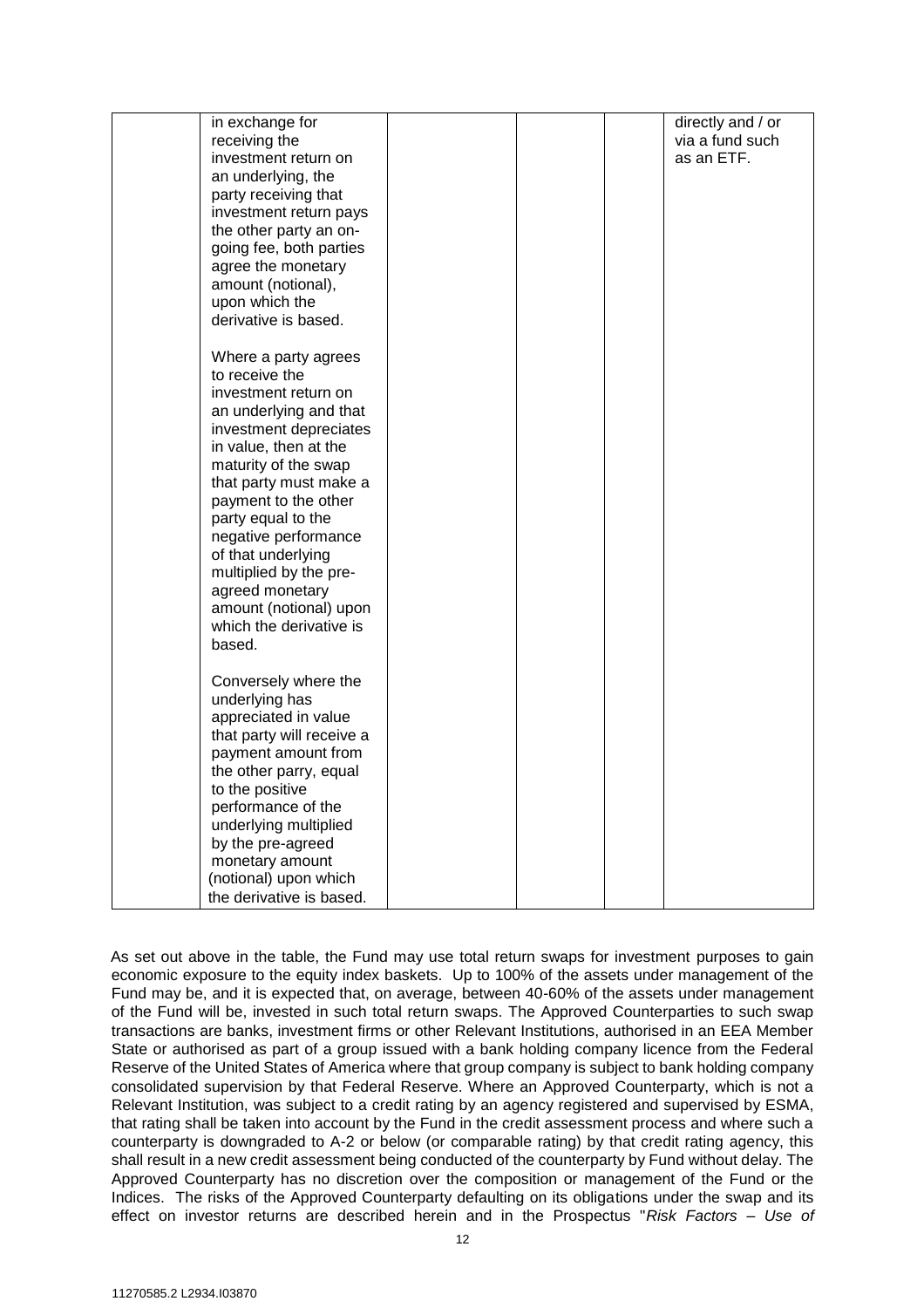*Derivatives*". The approval of the Approved Counterparty will not be required in relation to any investment transaction made in respect of the Fund.

The Approved Counterparty may provide collateral to the Fund, including cash, US treasury bills and other high-quality government bonds with a typical maturity of up to 7 years, in accordance with the requirements of the Central Bank Regulations, in order to ensure that the Fund's risk exposure to the Approved Counterparty does not exceed the counterparty exposure limits set out in the Regulations. All collateral must comply with the criteria described in section of the Prospectus entitled "*Permitted Financial Derivative Instruments (FDIs*)". The fees paid to the Approved Counterparty will be at normal commercial rates. All collateral received under any swap entered into by the Fund will comply with the collateral provisions set out in the Prospectus. All of the revenue generated by the swaps will be returned to the Fund. All costs and fees of the counterparty, in relation to any such swap will be payable at normal commercial terms. No counterparty is a related party to the Investment Manager.

For cash management purposes, the Fund may also hold ancillary liquid assets such as cash and cash equivalents (including but not limited to commercial paper, certificates of deposit and treasury bills). The Investment Manager uses its discretion as to when to invest in these asset classes, based on conditions in equity markets and will do so with the aim of reducing the effects of the volatility of equity markets on the Fund's portfolio and preserving the capital of the Fund.

#### **Leverage**

The level of leverage (calculated as a sum of the notional exposure of FDI being utilised by the Fund) will typically be in the range of 150% - 250% and is not expected to exceed 300% of the Net Asset Value of the Fund in most market conditions, although higher levels are possible.

The Fund employs the absolute VaR approach to market risk, which calculates the Fund's VaR as a percentage of the Net Asset Value of the Fund, which must not exceed an absolute limit of 20% as defined by the Central Bank. The Central Bank requires that the calculation of VaR shall be carried out in accordance with the following parameters:

- one-tailed confidence interval of 99%;
- holding period equivalent to 1 month, calculated by taking the 1 day VaR and converting to a 20 business day VaR;
- effective observation period (history) of risk factors of at least 1 year (250 business days) unless a shorter observation period is justified by a significant increase in price volatility (for instance extreme market conditions);
- quarterly data set updates or more frequent when market prices are subject to material changes; and
- at least daily calculation;

**PROVIDED THAT** a confidence interval and/or a holding period differing from the default parameters above may be used by the Fund on certain occasions provided the confidence interval is not below 95% and the holding period does not exceed 1 month (20 business days).

It should be noted that these are the current VaR limits required by the Central Bank of Ireland. Should the Central Bank changes these limits, the Fund may avail of such new limits, in which case the revised limits will be included in an updated Supplement which will be sent to Shareholders. In such a case the risk management process for the Fund will also be updated to reflect the new limits imposed by the Central Bank.

VaR is a way of measuring the potential loss due to market risk with a given degree of confidence (i.e. probability) under normal market conditions. It is not an assurance that the Fund will experience a loss of any particular size and the Fund could be exposed to losses which are much greater than envisaged VaR, more so under abnormal market conditions. It should be noted that VaR does not explicitly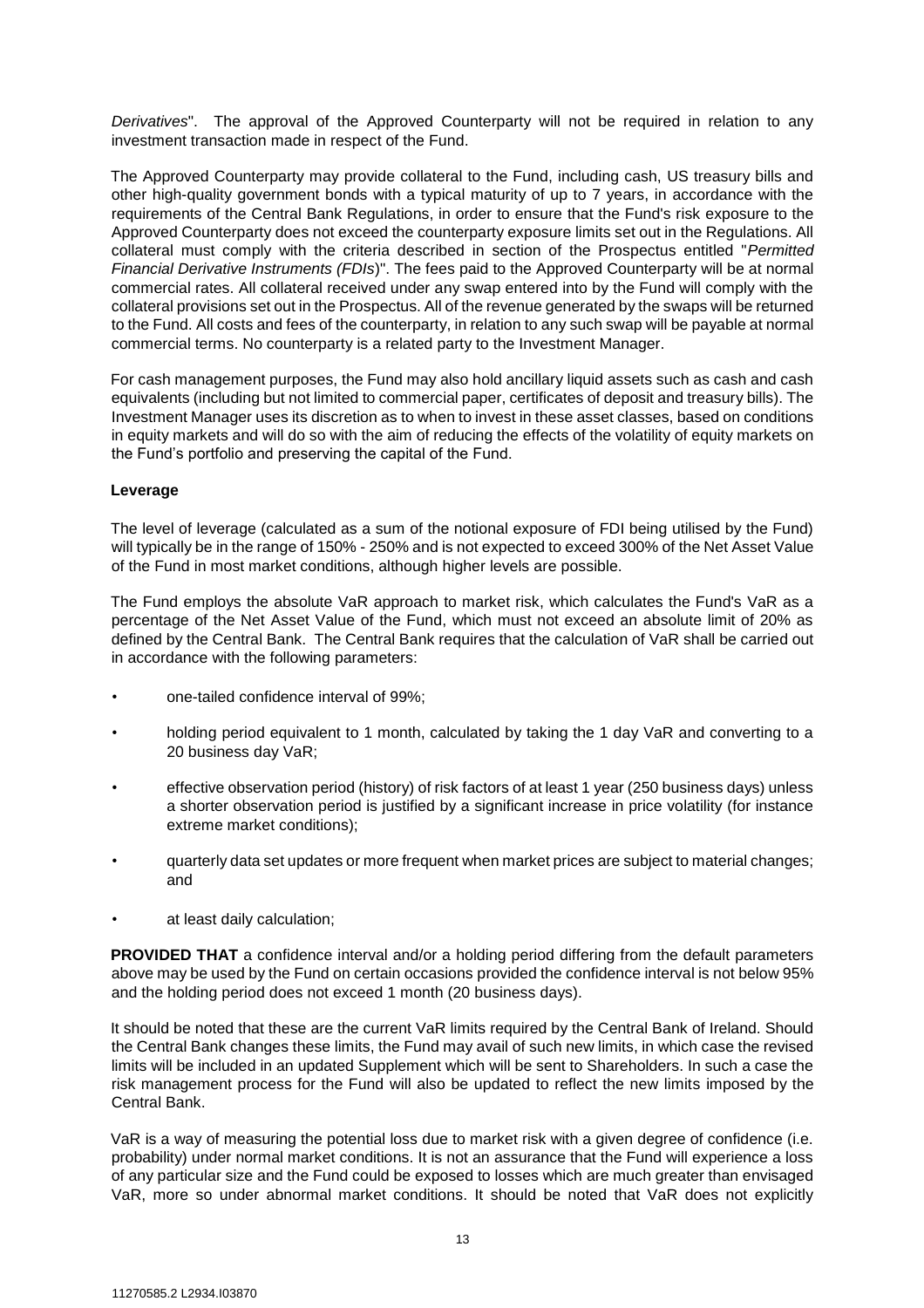measure leverage, and that VaR is a statistical risk measure and the actual loss of a particular transaction or to the Fund overall may materially exceed the loss indicated by the use of VaR.

There are limitations in using VaR as a statistical measure of risk because it does not directly limit the level of leverage in the Fund and only describes the risk of loss in prevailing market conditions and would not capture future significant changes in volatility.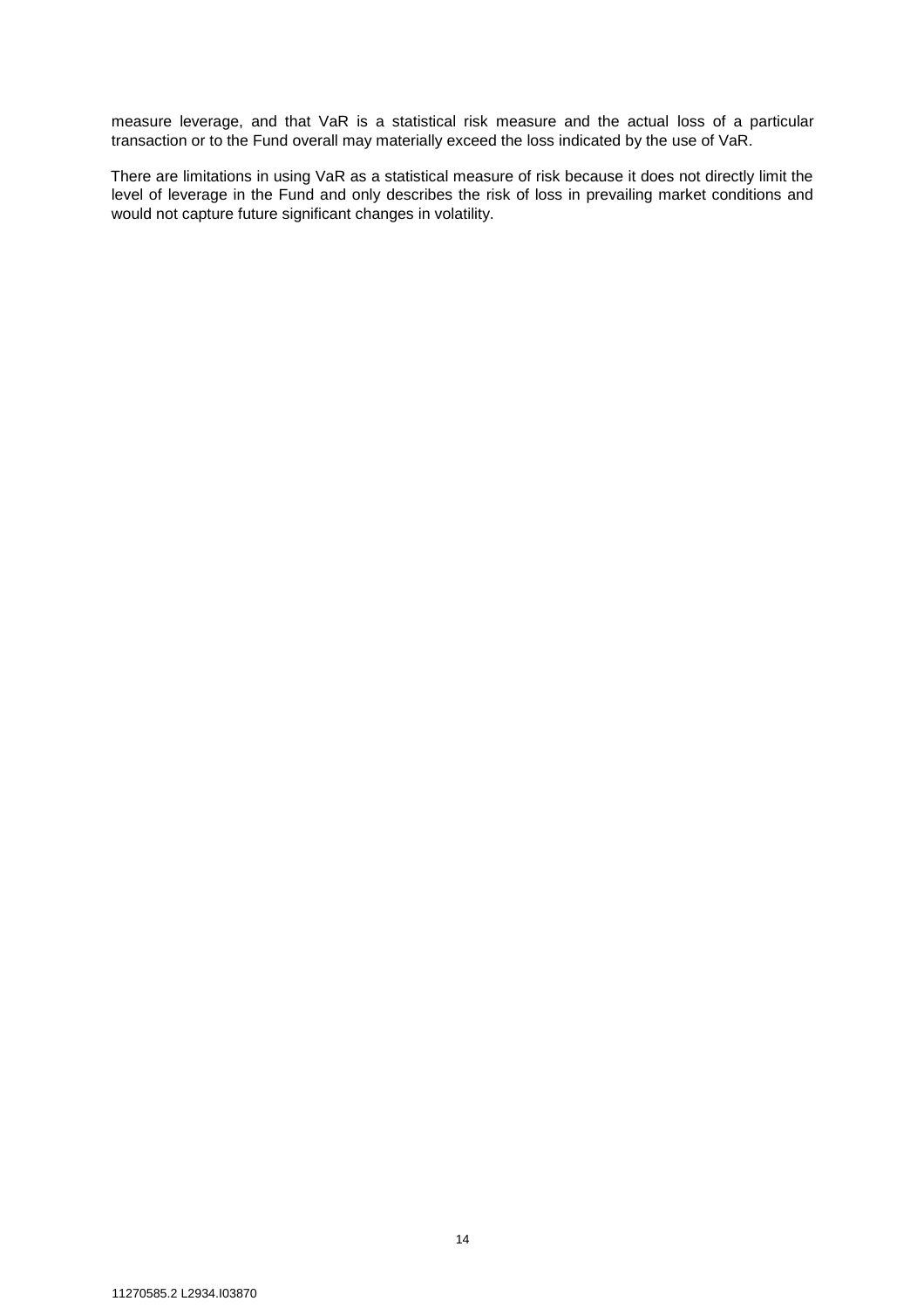#### **PROFILE OF A TYPICAL INVESTOR**

<span id="page-14-0"></span>The Fund may be suitable for investors who are seeking stable annual returns over a medium to long term horizon, but who are willing to tolerate a degree of risk to their capital invested due to the nature of the underlying investments. It is recommended that investors retain their investment in the Fund for a minimum of 3 years.

#### **INVESTMENT RESTRICTIONS**

<span id="page-14-1"></span>The general investment restrictions set out under the heading Investment Restrictions in the Prospectus are deemed to apply at the time of purchase of the Investments. If such limits are exceeded for reasons beyond the control of the ICAV, or as a result of the exercise of subscription rights, the ICAV must adopt, as a priority objective, the remedying of the situation, taking due account of the interests of Shareholders.

#### **BORROWING**

<span id="page-14-2"></span>The Fund may temporarily borrow monies from time to time for temporary liquidity purposes, with borrowings permissible up to a maximum of 10% of Net Asset Value of the Fund.

# **EFFICIENT PORTFOLIO MANAGEMENT**

<span id="page-14-3"></span>The Investment Manager currently employs a risk management process which has been filed with the Central Bank and relates to the use of financial derivative instruments on behalf of the Fund which details how it accurately measures, monitors and manages the various risks associated with financial derivative instruments. The ICAV will on request provide supplementary information to investors relating to the risk management methods employed, including the quantitative limits that are applied and any recent developments in the risk and yield characteristics of the main categories of investments in respect of the Fund.

<span id="page-14-4"></span>A description of the types of the FDI used by the Fund is included in the table above.

#### **RISK FACTORS**

Investment in the Fund carries with it a degree of risk including, but not limited to, the risks described in the "Risk Factors" section of the Prospectus. These investment risks are not purported to be exhaustive and potential investors should review the Prospectus and this Supplement carefully and consult with their professional advisers before making an application for Shares. There can be no assurance that the Fund will achieve its investment objective. Investment in the Fund should be viewed as a minimum three (3) year term.

The following additional risks apply to the Fund:

**The value of investments and income from them can go down as well as up (this may partly be the result of exchange rate fluctuations in investments which have an exposure to foreign currencies) and investors may not get back the full amount invested. An investment in the Fund should not constitute a substantial proportion of an investment portfolio and may not be appropriate for all investors.** 

#### **Financial Derivatives, Techniques and Instruments Risks**

The prices of derivative instruments, including futures, options and swap prices, are highly volatile. Price movements of forward contracts, futures contracts and other derivative contracts are influenced by, among other things, interest rates, changing supply and demand relationships, trade, fiscal, monetary and exchange control programs and policies of governments, and national and international political and economic events and policies. In addition, governments from time to time intervene, directly and by regulation, in certain markets, particularly markets in currencies and interest rate related futures and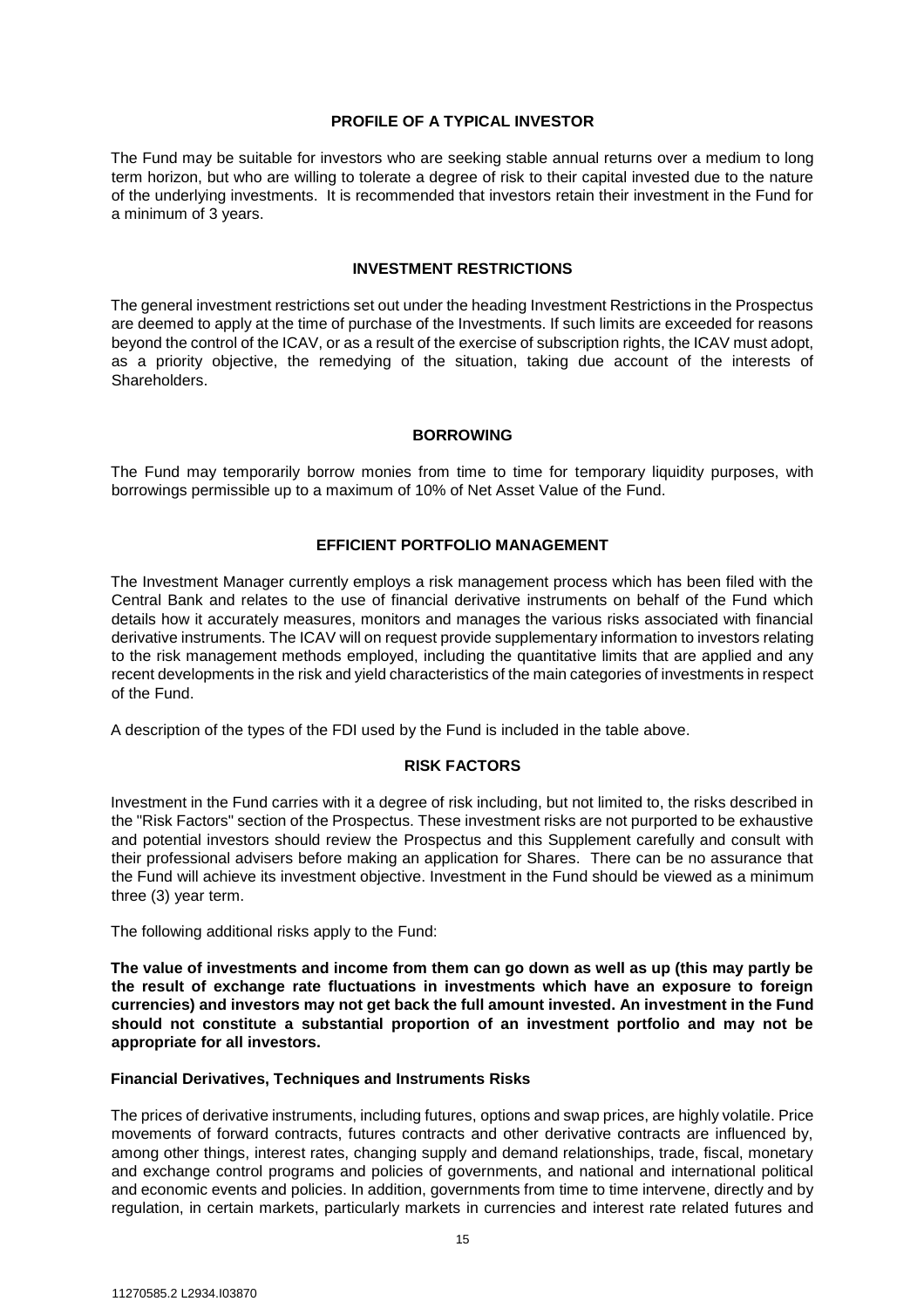options. Such intervention often is intended directly to influence prices and may, together with other factors, cause all of such markets to move rapidly in the same direction because of, amongst other things, interest rate fluctuations. The use of these techniques and instruments also involves certain special risks, including (1) dependence on the ability to predict movements in the prices of securities being hedged and movements in interest rates, (2) imperfect correlation between the price movements of the derivatives and price movements of related instruments, (3) the fact that skills needed to use these instruments are different from those needed to select the securities owned by any of the Funds, (4) the possible absence of a liquid market for any particular instrument at any particular time; and (5) custodial risks; which may result in possible impediments to effective portfolio management or the ability to meet redemption. Each Fund may invest in certain derivative instruments, which may involve the assumption of obligations as well as rights and assets. Assets deposited as margin with brokers may not be held in segregated accounts by the brokers and may therefore become available to the creditors of such brokers in the event of their insolvency or bankruptcy.

The Fund may from time to time utilise both exchange traded and over the counter credit derivatives, such as credit default swaps as part of its investment policy and for hedging purposes. These instruments may be volatile, involve certain special risks and expose investors to a high risk of loss. The low initial margin deposits normally required to establish a position in such instruments permit a high degree of leverage. As a result, a relatively small movement in the price of a contract may result in a profit or a loss that is high in proportion to the amount of the funds actually placed as initial margin and may result in unlimited further loss exceeding any margin deposited. Furthermore, when used for hedging purposes there may be an imperfect correlation between these instruments and the investment or market sectors being hedged. Transactions in over the counter derivatives, such as credit derivatives, may involve additional risk as there is no exchange market on which to close out an open position.

Where the Investment Manager seeks to hedge against currency fluctuations, while not intended, this could result in over-hedged or under-hedged positions due to external factors outside the control of the ICAV. However, over-hedged positions will not exceed 105% of the Net Asset Value of the Share Class and under-hedged positions will not fall short of 95% of the Net Asset Value of the Share Class. Hedged positions will be kept under review to ensure that under-hedged positions do not exceed the permitted level which review will also incorporate a procedure to ensure that positions in excess of 100% of Net Asset Value will not be carried forward from month to month.

# Forward Trading Risk

The underlying investment funds in which a Fund may invest, may enter into forward contracts and options thereon. Forward contracts do not have standard terms and are not traded on exchanges. Each transaction is carried out by individual agreements, with banks and dealers acting as principals. Trading in forwards and "cash" trading are both largely unregulated; there is no limitation on daily price movements and speculative position limits are not applicable to the markets, which can be highly illiquid because the principals involved are not obliged to make markets in the currencies or commodities they trade. At times, participants in these markets have refused to quote prices for certain currencies or commodities or have quoted prices with an unusually wide spread between the price at which they were prepared to buy and that at which they were prepared to sell. Disruptions can occur in any market because of unusually high trading volume, political intervention or other factors. The imposition of controls by governmental authorities might also limit such forward (and futures) trading, to the possible detriment of a Fund. Market illiquidity or disruption could result in major losses to a Fund. A Fund may be exposed to credit risks on the counterparties and to risks associated with settlement default. Such risks could result in substantial losses to a Fund.

# **Futures and Options Risk**

The Investment Manager may engage in the investment strategy described herein on behalf of each Fund through the use of futures and options. Due to the nature of futures, cash to meet margin monies will be held by a broker with whom each Fund has an open position. In the event of the insolvency or bankruptcy of the broker, there can be no guarantee that such monies will be returned to each Fund. On execution of an option, a Fund may pay a premium to a counterparty. In the event of the insolvency or bankruptcy of the counterparty, the option premium may be lost in addition to any unrealised gains where the contract is in the money.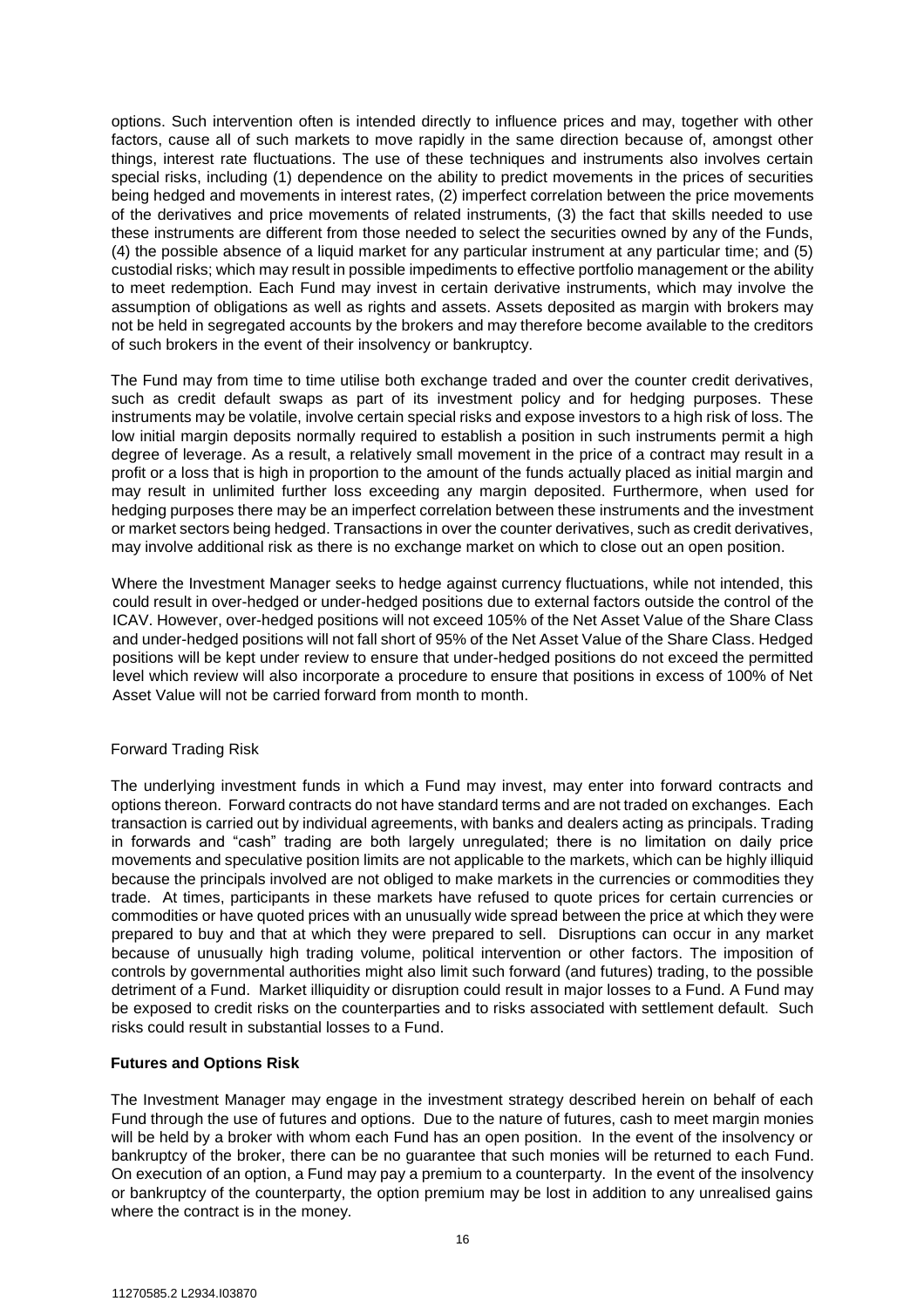#### **Over-the-Counter Markets Risk**

Where any Fund acquires securities on over-the-counter markets, there is no guarantee that a Fund will be able to realise the fair value of such securities due to their tendency to have limited liquidity and comparatively high price volatility. Please refer to the section of this Prospectus entitled "*Risk Factors – "Over-the-Counter ("OTC") Transactions*" for more details.

# Lending of Securities

The Fund may lend its securities to brokers, dealers and other financial institutions needing to borrow securities to complete certain transactions. The Fund continues to be entitled to payments of amounts equal to the interest, dividends or other distributions payable in respect of the loaned securities, which affords the Fund an opportunity to earn interest on the amount of the loan and on the loaned securities' collateral. In connection with any such transaction, the Fund will receive collateral that will be marked to market on a daily basis and maintained at all times in an amount equal or exceeding 100% of the current market value of the loaned securities at all times. However, the Fund might experience loss if the institution with which the Fund has engaged in a portfolio loan transaction breaches its agreement with the Fund. This may occur if the counterparty were to default at a time when the value of securities lent increased. In this case it is possible that the collateral held by the Fund would not cover the value of securities lost.

# **Credit Risk**

Investors in the Fund should be aware that such an investment may involve credit risk. Bonds or other Debt Securities involve credit risk to the issuer which may be evidenced by the issuer's credit rating. Securities which are subordinated and/or have a lower credit rating are generally considered to have a higher credit risk and a greater possibility of default than more highly rated securities. In the event that any issuer of bonds or other Debt Securities experiences financial or economic difficulties, this may affect the value of the relevant securities (which may be zero) and any amounts paid on such securities (which may be zero). This may in turn affect the Net Asset Value per Share. Investors in any Fund whose performance is linked to an underlying should be aware that the Fund Assets for any such Fund will generally include bonds or other debt instruments that involve credit risk. Moreover, where such Fund provides for a capital protection feature, the functioning of such feature will often be dependent on the due payment of the interest and principal amounts on the bonds or other debt instruments in which the Fund is invested as the Fund Assets.

# **Brexit**

In June 2016, the United Kingdom voted to leave the European Union. The United Kingdom subsequently triggered the withdrawal procedures set out in Article 50 of the Treaty of Lisbon. On 31 January 2020 the United Kingdom leftthe European Union. Under the Withdrawal Agreement, however, the UK has entered into a transition period whereby most of European Law will continue in place until 31 December 2020. The UK may ask for the transition period to be extended beyond 31 December 2020 but it must ask for the extension on or by 30 June 2020.

It is not possible to ascertain the precise impact these events may have on the Fund or the Investment Manager from an economic, financial or regulatory perspective but any such impact could have material consequences for the Fund.

The United Kingdom's decision to leave the EU has caused significant volatility in global financial markets and uncertainty about the integrity and functioning of the EU, both of which may persist for an extended period of time, even after post-Brexit transition period. The United Kingdom's decision to leave the EU will likely have a number of significant effects, including, but not limited to, trade within Europe, foreign direct investment in Europe, the scope and functioning of European regulatory frameworks (including with respect to the regulation of UK-based investment managers/ distributors and the distribution and marketing by UK-based distributors which may be appointed by the ICAV and/or the AIFM), industrial policy pursued within European countries, immigration policy pursued within European countries, the regulation of the provision of financial services within and to persons in Europe and trade policy within European countries and internationally.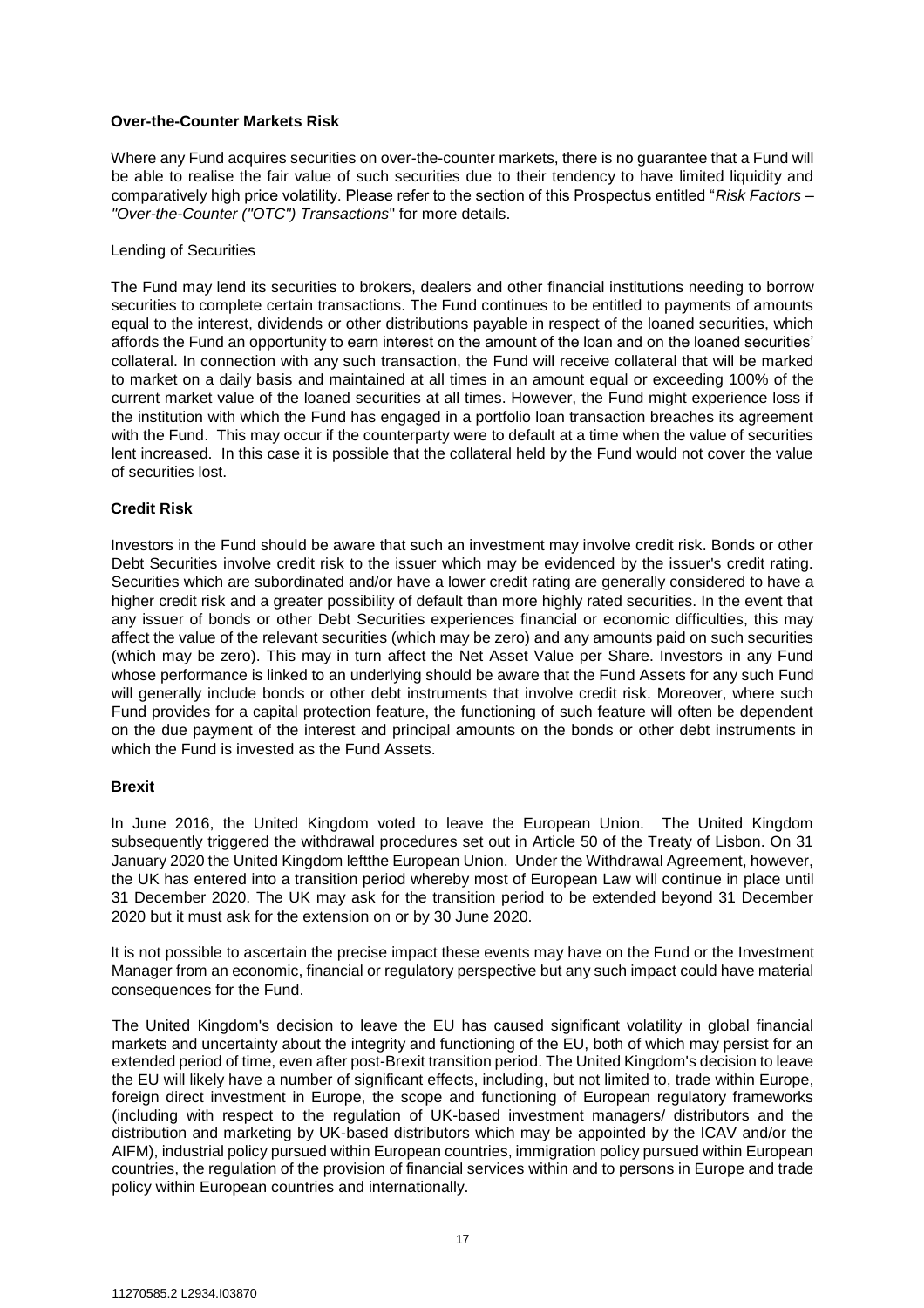## **Tax Treatment - Distributions out of Capital**

Class A Distribution Shares and Class I (Retail) Distribution Shares of the Fund may pay dividends from the capital of the Fund. Distributions out of capital may have different tax implications to distributions of income. The Directors recommend that investors seek advice in this regard. To the extent that Class A Distribution Shares and Class I (Retail) Distribution Shares pay dividends out of capital it is likely that due to capital erosion the value of future returns may also be diminished. Distributions in respect of Class A Distribution Shares and Class I (Retail) Distribution Shares made during the life of the Fund must be understood to be a type of capital reimbursement

**The Fund will, on request, provide supplementary information to Shareholders relating to the risk management methods employed, including the quantitative limits that are applied and any recent developments in the risk and yield characteristics of the main categories of investments.**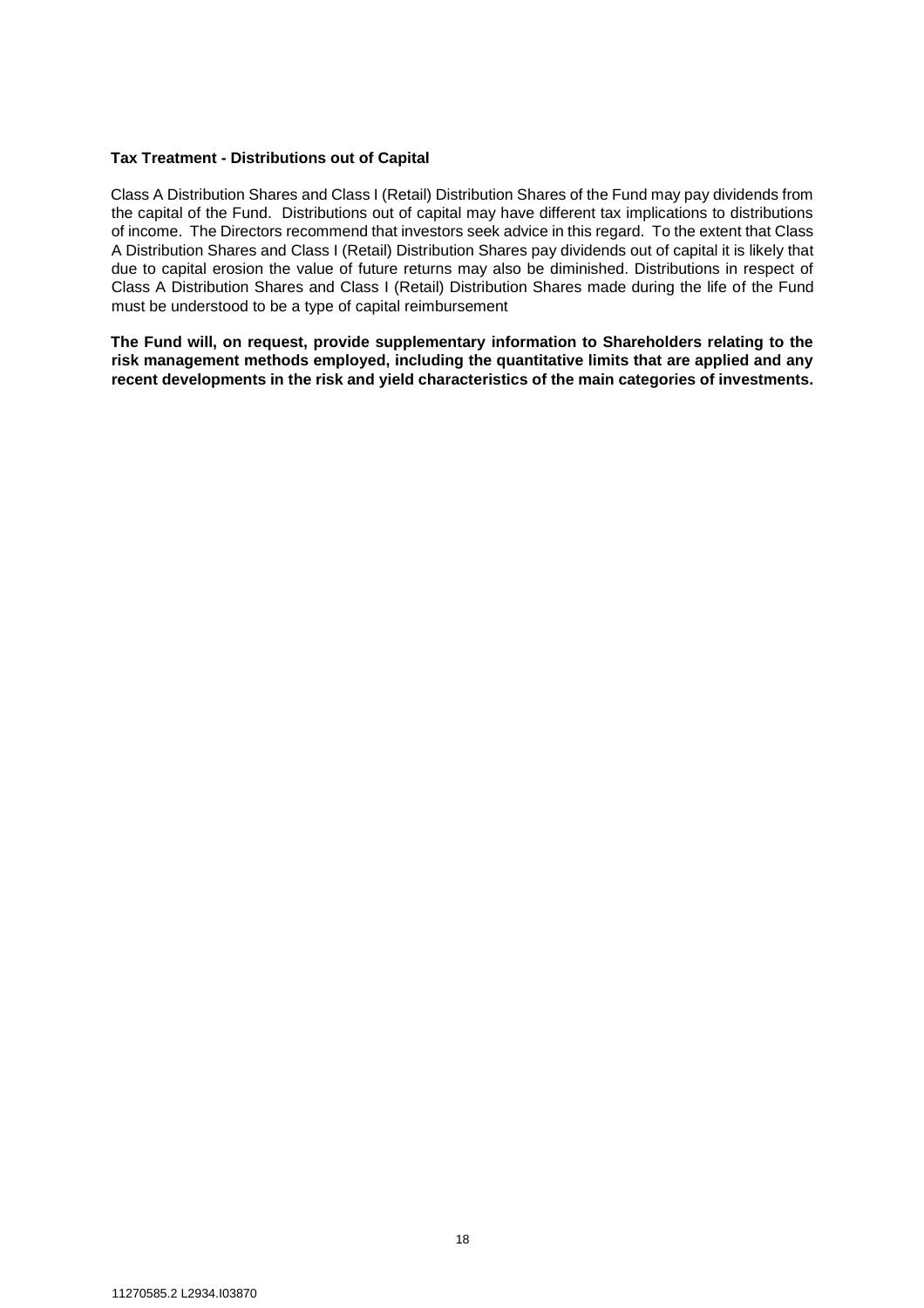#### **DIVIDEND POLICY**

<span id="page-18-0"></span>There will be no dividend distributions paid in respect of the Class A Accumulation Shares, Class B Accumulation Shares, Class C Accumulation Shares, Class D Accumulation Shares, Class I (Retail) Accumulation Shares and Class I (Inst) Accumulation Shares. Accordingly, income and capital gains arising in respect of the Class A Accumulation Shares, Class B Accumulation Shares, Class C Accumulation Shares, Class I (Retail) Accumulation Shares and Class I (Inst) Accumulation Shares will be re-invested and reflected in its Net Asset Value per Share.

The Class A Distribution Shares and Class I (Retail) Distribution Shares are intended to be distributing classes and as such the Fund may, at its discretion, declare dividends on the Class A Distribution Shares and Class I (Retail) Distribution Shares in the Fund quarterly on 31<sup>st</sup> January, 30th April, 31<sup>st</sup> July and 31 October of each year (the "**Distribution Dates**") and/or at such other periodic intervals as shall be determined by the Fund, and notified to Shareholders at that time. Such distributions made from the Class A Distribution Shares and Class I (Retail) Distribution Shares may be declared out of the capital of the Fund. If a Distribution Date falls on a day which is not a Business Day, then the Distribution Date shall be the following Business Day.

The Directors may declare a dividend in respect of the Class W Shares such that substantially all the net income relating to such Shares shall be distributed on a semi-annual basis. Such dividends shall be paid to Shareholders in accordance with the terms of the Prospectus as set out in the section entitled "Dividend Policy". Where dividends are declared, payments of such dividends are expected to be made to Shareholders within 7 Business Days of 30 July. Investors should note that the current investment strategy of the Fund is such that the net income is expected to be zero. Consequently, the dividend payable on the W share class is expected to be zero.

Distributions will be made by electronic transfer to the account of the Shareholder specified in the Application Form or, in the case of joint holders, to the name of the first Shareholder appearing on the register, within one (1) month of their declaration.

Any distribution which is unclaimed six (6) years from the date it became payable shall be forfeited and shall revert to the Fund.

If provision is made for any Class of Shares to change its dividend policy, full details of the change in policy will be disclosed in an updated Supplement and all Shareholders will be notified in advance.

# **KEY INFORMATION FOR BUYING AND SELLING**

#### <span id="page-18-1"></span>**Share Classes**

There are ten Classes of Shares available in the Fund. Nine of the Classes are denominated in GBP, namely Class A Accumulation Shares, Class

A Distribution Shares, Class B Accumulation Shares, Class C Accumulation Shares, Class D Accumulation Shares, Class I (Retail) Accumulation Shares, Class I (Inst) Accumulation Shares, Class I (Retail) Distribution Shares and Class W Shares. The Class I (Retail) Accumulation Shares (USD Hedged) are denominated in USD.

The Directors reserve the right to make additional classes of Share available at their discretion and in accordance with the requirements of the Central Bank. In relation to the Classes of a Fund which are not designated in the Base Currency or hedged against the base currency, a currency conversion will take place on subscriptions, redemptions, switches and distributions at prevailing exchange rates. Accordingly, any Class of Shares that is not hedged or designated in the Base Currency of a Fund will have an exposure to possible adverse currency fluctuations. Investors should be aware that this may substantially limit investors from benefiting if the Base Currency of such Fund depreciates against the currencies in which the assets of a Fund are denominated

#### **Details of Minimum Investment**

Minimum Initial Investment Amount: Class A Accumulation Shares: £1,000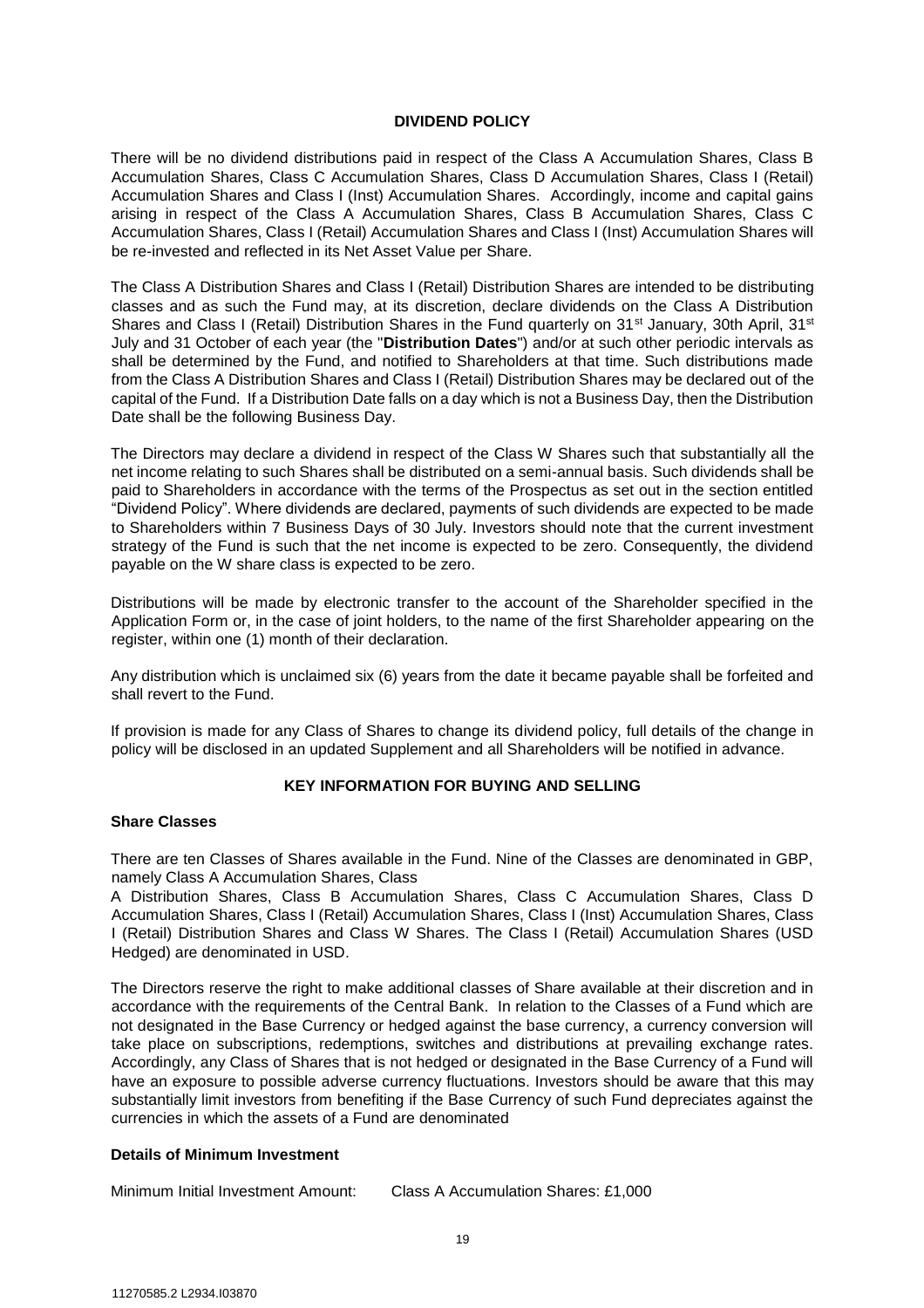|                                                                       | Class A Distribution Shares: £1,000                        |
|-----------------------------------------------------------------------|------------------------------------------------------------|
|                                                                       | Class B Accumulation Shares: £5,000,000                    |
|                                                                       | Class C Accumulation Shares: £5,000,000                    |
|                                                                       | Class D Accumulation Shares: £5,000,000                    |
|                                                                       | Class I (Retail) Accumulation Shares: £1,000               |
|                                                                       | Class I (Inst) Accumulation Shares: £5,000,000             |
|                                                                       | Class I (Retail) Distribution Shares: £1,000               |
|                                                                       | Class I (Retail) Accumulation Shares (USD Hedged): \$1,000 |
|                                                                       | Class W Shares: £1,000                                     |
| Minimum Additional Investment Amount: Class A Accumulation Shares: £1 |                                                            |
|                                                                       | Class A Distribution Shares: £1                            |
|                                                                       | <b>Class B Accumulation Shares: £1</b>                     |
|                                                                       | <b>Class C Accumulation Shares: £1</b>                     |
|                                                                       | <b>Class D Accumulation Shares: £1</b>                     |
|                                                                       | Class I (Retail) Accumulation Shares: £1                   |
|                                                                       | Class I (Inst) Accumulation Shares: £1                     |
|                                                                       | Class I (Retail) Distribution Shares: £1                   |
|                                                                       | Class I (Retail) Accumulation Shares (USD Hedged): \$1     |
|                                                                       | Class W Shares: £1                                         |
| Minimum Shareholding:                                                 | Class A Accumulation Shares: £1,000                        |
|                                                                       | Class A Distribution Shares: £1,000                        |
|                                                                       | Class B Accumulation Shares: £5,000,000                    |
|                                                                       | Class C Accumulation Shares: £5,000,000                    |
|                                                                       | Class D Accumulation Shares: £5,000,000                    |
|                                                                       | Class I (Retail) Accumulation Shares: £1,000               |
|                                                                       | Class I (Inst) Accumulation Shares: £5,000,000             |
|                                                                       | Class I (Retail) Distribution Shares: £1,000               |
|                                                                       | Class I (Retail) Accumulation Shares (USD Hedged): \$1,000 |
|                                                                       | Class W Shares: £1,000                                     |
| Minimum Repurchase Amount:                                            | N/A (provided Minimum Shareholding is maintained)          |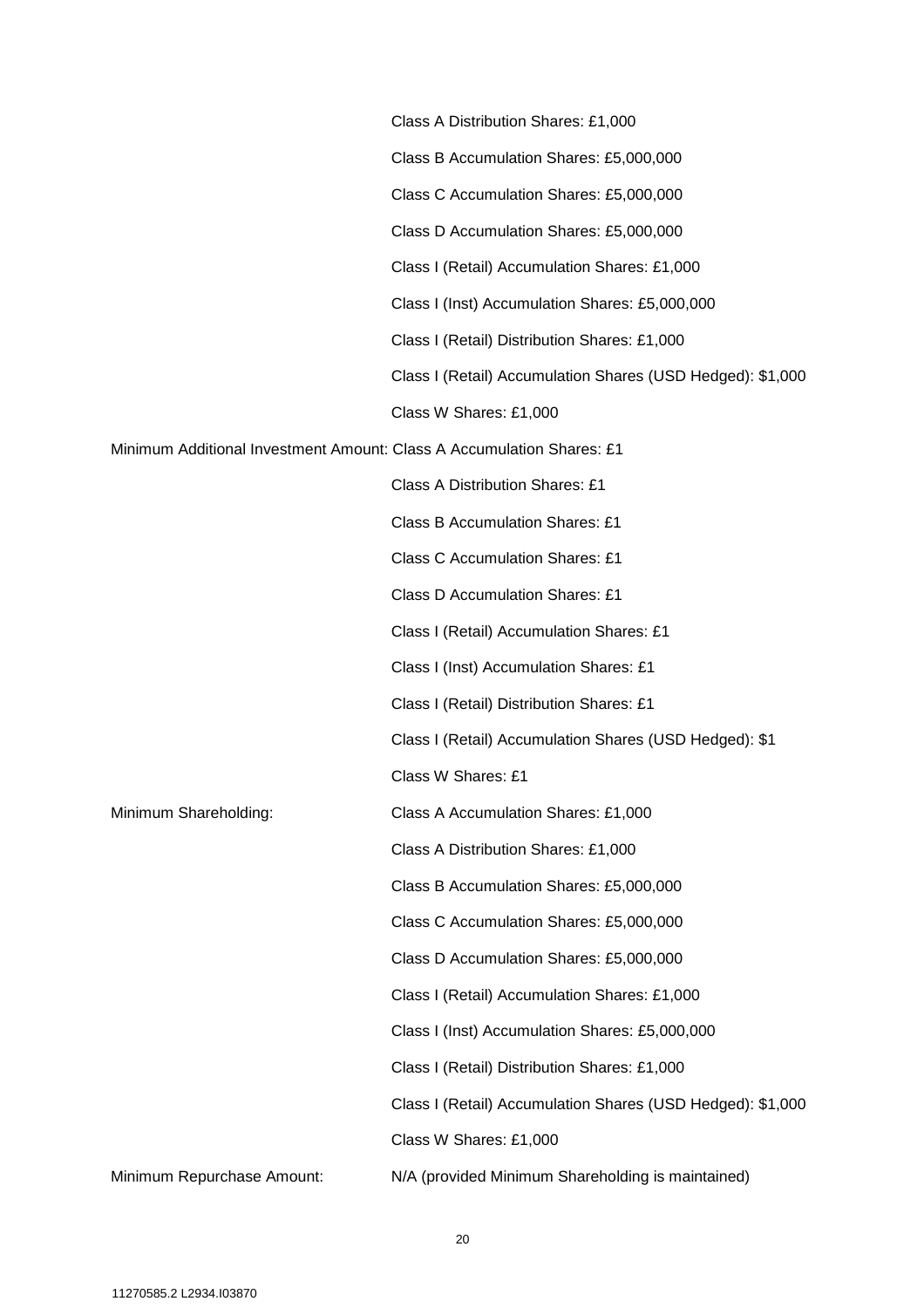The Directors reserve the right from time to time to waive any requirements relating to the Minimum Initial Investment Amount, the Minimum Additional Investment Amount and the Minimum Shareholding as and when they determine at their reasonable discretion.

#### **Base Currency**

Great Britain Pounds

#### **Initial Issue Price**

The Initial Issue Price will be GBP1 per share.

Maximum Initial Charge: Class A Accumulation Shares: None

|                           | Class A Distribution Shares: None                        |
|---------------------------|----------------------------------------------------------|
|                           | Class B Accumulation Shares: None                        |
|                           | <b>Class C Accumulation Shares: None</b>                 |
|                           | Class D Accumulation Shares: 1%                          |
|                           | Class I (Retail) Accumulation Shares: 3%                 |
|                           | Class I (Inst) Accumulation Shares: 3%                   |
|                           | Class I (Retail) Distribution Shares: 3%                 |
|                           | Class I (Retail) Accumulation Shares<br>(USD Hedged): 3% |
| <b>Redemption Charge:</b> | Class W Shares: None<br>None                             |

#### **Initial Offer Period**

The Initial Offer Period for the Class A GBP Accumulation Shares, Class A GBP Distribution Shares, Class B GBP Accumulation Shares, Class I GBP Distribution Shares, Class I GBP (Inst) Accumulation Shares, and Class I GBP Retail Accumulation Shares has now closed. Accordingly, Class A GBP Accumulation Shares, Class A GBP Distribution Shares, Class B GBP Accumulation Shares, Class I GBP Distribution Shares, Class I GBP (Inst) Accumulation Shares, and Class I GBP Retail Accumulation Shares are available for subscription at the Net Asset Value per Share on each Dealing Day.

The Initial Offer Period for the Class C GBP Accumulation Shares, Class D GBP Accumulation Shares, Class I (Retail) Accumulation Shares (USD Hedged) and Class W GBP Shares shall be the period from 9:00 am (Irish time) on 6 January 2021 and ending at 5:00 pm (Irish time) on 3 June 2021 or such shorter or longer period as any one Director may decide in accordance with the Central Bank's requirements. Following the close of the Initial Offer Period, these Shares will be available for subscription at the Net Asset Value per Share on each Dealing Day.

#### Business Day

Any day other than a Saturday or Sunday on which commercial banks in Ireland and United Kingdom (and in any other financial centre that the Directors may determine to be relevant for the operations of the Fund) are open for normal banking business. If the Business Day is changed to consider any other financial centres, full details of the new Business Day will be disclosed in an updated Supplement.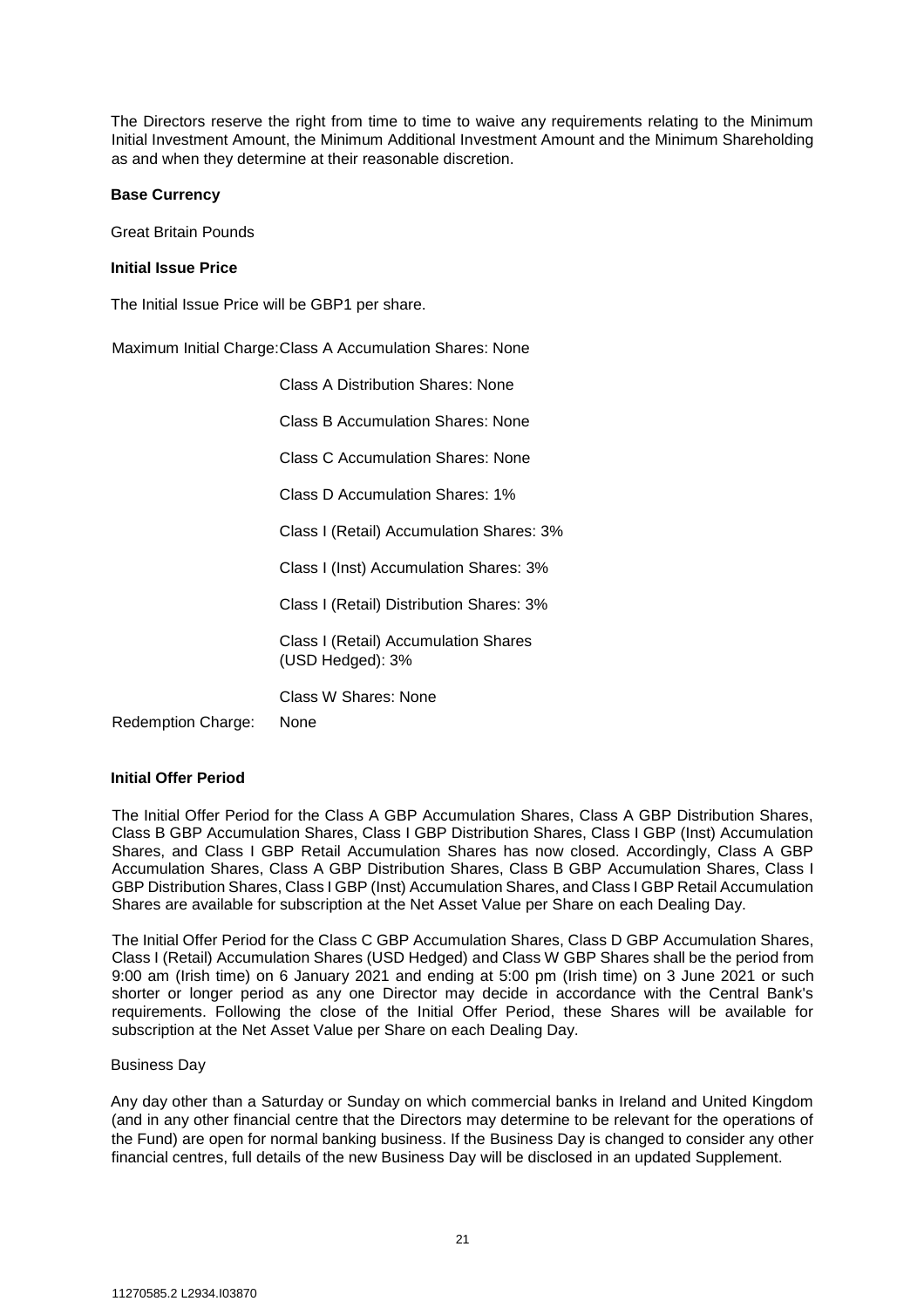# **Dealing Day**

Every Business Day and such additional day or days as the Directors may determine, and notify in advance to Shareholders.

#### **Dealing Deadline**

The Dealing Deadline is 10:30am (Irish time) on the Dealing Day or such other times as the Directors may determine and notify in advance to Shareholders. The Directors may agree to accept applications after the Dealing Deadline, only in exceptional circumstances, provided such applications are received before the close of business of the relevant market which closes first on the relevant Dealing Day.

#### **Valuation Point**

The Valuation Point shall be the close of business of the relevant market on the Dealing Day and in any event shall be after the Dealing Deadline.

#### **Settlement Date**

Subscriptions will not be processed until the original Account Opening Form and all required identity verification documents (and all supporting documentation) have been received and verified by the Administrator. Upon receipt of your account number from the Administrator, subscription monies should be paid to the Subscription/Redemptions Account specified in the Subscription Form (or such other account specified by the Administrator) so as to be received in cleared funds by no later than the third Business Day following the Dealing Day or such later time as the directors may agree from time to time.

Monies in the Subscription/Redemptions Account will become the property of the Fund upon receipt and during the period between receipt of subscription monies and the Dealing Day on which Shares are issued, investors will be treated as unsecured creditors of the Fund. Investors' attention is drawn to the risk factor under the heading "*Subscriptions/Redemptions Account Risk*" as set out in the Prospectus.

If payment in full and/or a properly completed Account Opening form and all required identity verification documents (and all supporting documentation) have not been received by the relevant times stipulated above, the application to subscribe may be refused, or in the event of non-clearance of funds, the allotment of Shares made in respect of such application may, at the discretion of the Directors, be cancelled, or, alternatively, the Directors may treat the application as an application for such number of Shares as may be purchased with such payment on the Dealing Day next following receipt of payment in full of cleared funds or a properly completed Account Opening Form and all required identity verification documentation (and all supporting documentation).

Payment of redemption monies will normally be made by electronic transfer to the account of record of the redeeming Shareholder within three (3) Business Days of the relevant Dealing Day or such later time as the Directors may from time to time permit but in any event payment will not exceed ten (10) Business Days from the Dealing Deadline.

The Administrator may refuse to pay or delay payment of redemption proceeds where the requisite information for verification purposes has not been produced by a Shareholder. During this time, any such redemption proceeds will be held in the Subscriptions/Redemptions Account and shall remain an asset of the Fund. During this period, the Shareholder will rank as an unsecured creditor of the Fund until such time as the Administrator is satisfied that its anti-money-laundering procedures have been fully complied with, following which redemption proceeds will be released to the relevant Shareholder. Accordingly, Shareholders are advised to promptly provide the ICAV or the Administrator (as appropriate) with all documentation requested to reduce the risk in this scenario.

# **Anti-Dilution Levy**

After the close of the Initial Offer Period, the Directors may, in calculating the subscription price or redemption price, when there are net subscriptions or net repurchases of Shares on a Dealing Day, adjust the subscription price or redemption price by adding or deducting (as applicable) an Anti-Dilution Levy of up to 2.00% to cover the costs of acquiring or selling investments (including any dealing spreads and commissions) and to preserve the value of the Fund.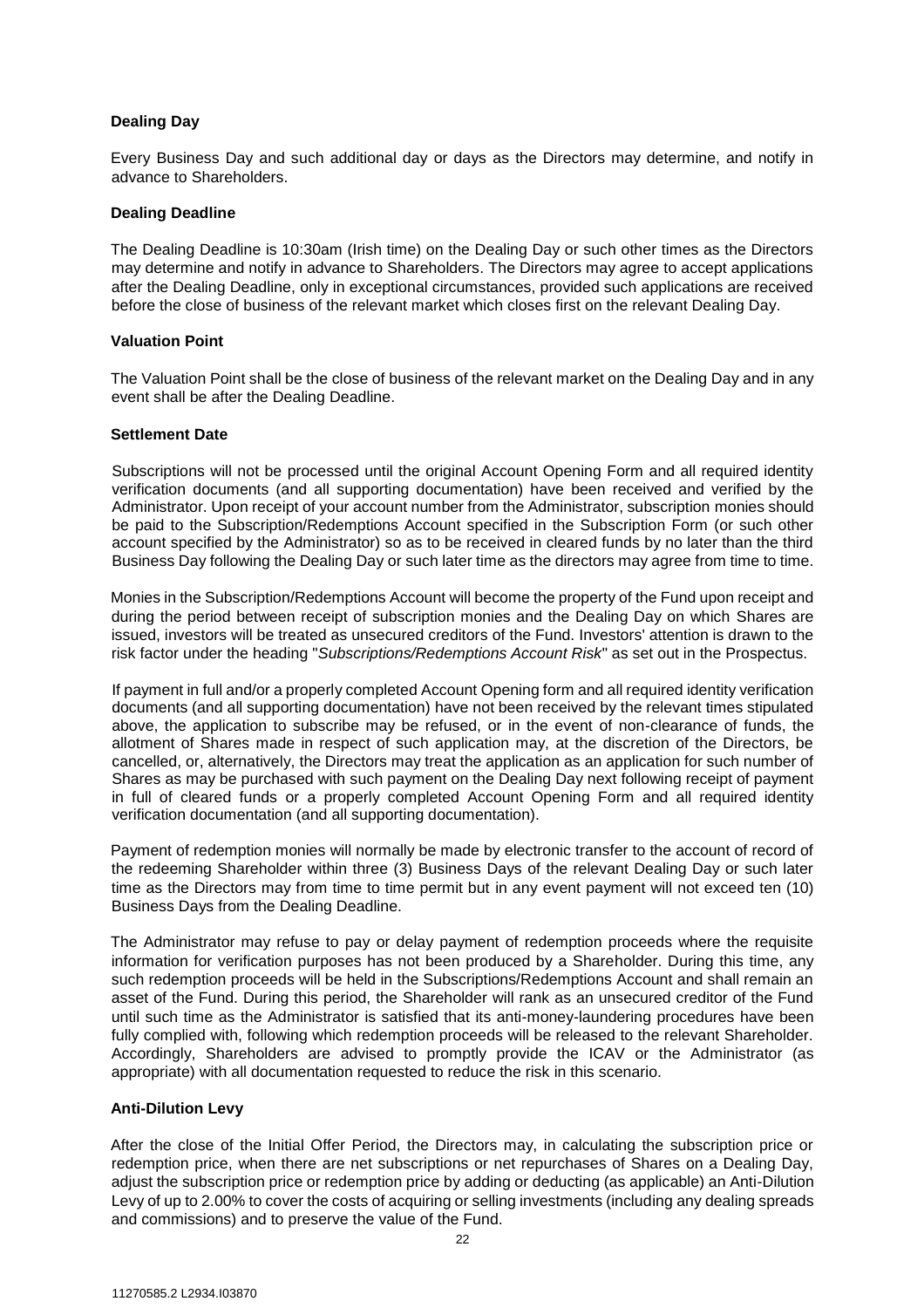The Anti-Dilution Levy will be charged in circumstances where the Directors believe it is necessary to prevent an adverse effect on the value of the assets of the Fund and is only likely to arise if more than 5% of the Net Asset Value of the Fund is redeemed on any one Dealing Day. Shareholders will be notified if an Anti-Dilution Levy is to be applied to their redemption on any Dealing Day and may be given the option to reduce or cancel their redemption request in order to avoid an Anti-Dilution Levy being applied. Any such Anti-Dilution Levy shall be retained for the benefit of the Fund and the Directors reserve the right to waive such Anti-Dilution Levy at any time.

#### **How to Subscribe For Shares**

Requests for the subscription for Shares should be made in accordance with the provisions set out in the section entitled "*SHARE DEALINGS - SUBSCRIPTION FOR SHARES*" in the Prospectus.

#### **How to Repurchase Shares**

Requests for the repurchase of shares should be made in accordance with the provisions set out in the section entitled "*SHARE DEALINGS - REPURCHASE OF SHARES*" in the Prospectus.

All requests for the redemption of Shares must be received by the Dealing Deadline in the manner set out in the Prospectus.

Redemption monies will normally be paid within three (3) Business Days of the relevant Dealing Day.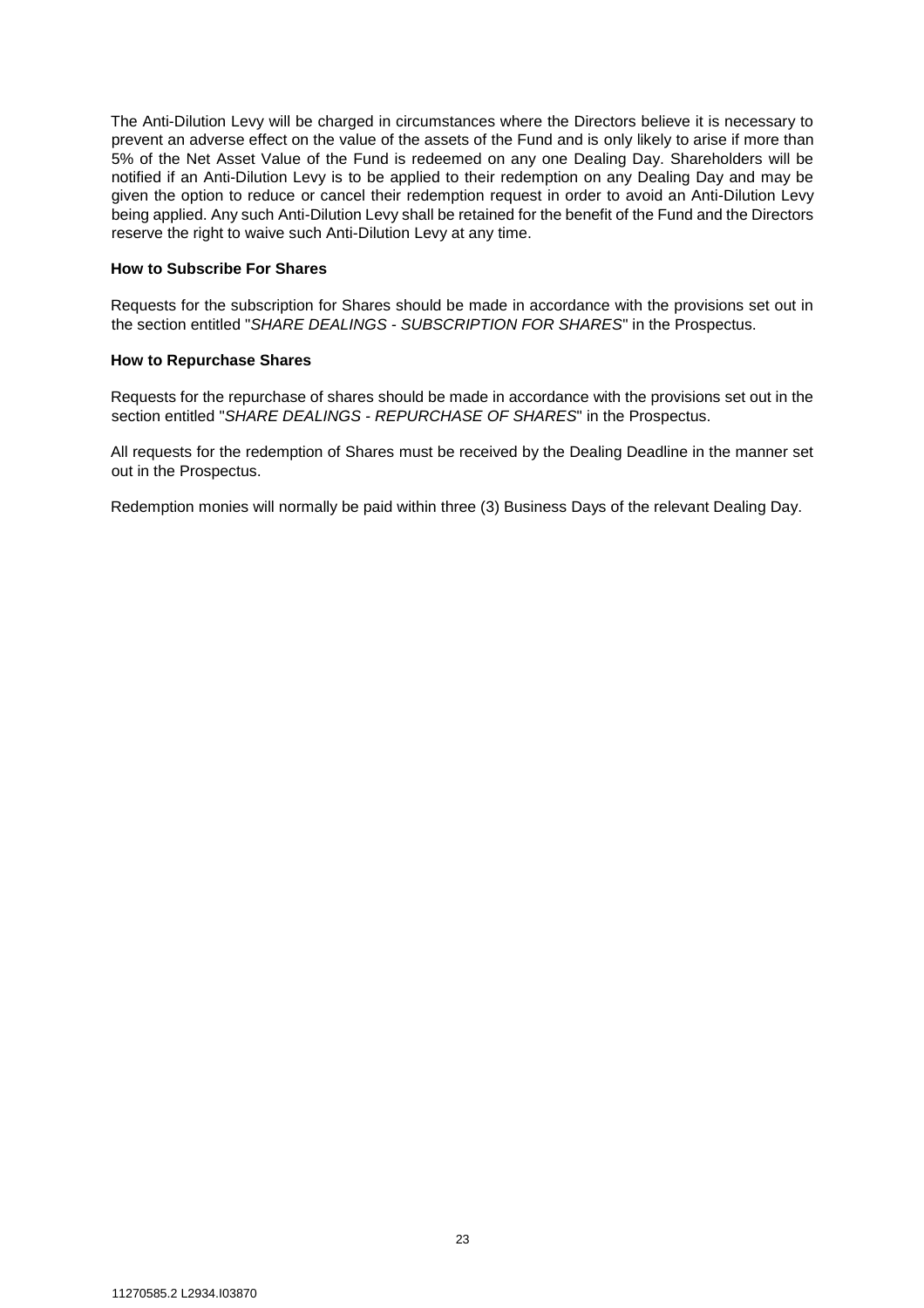#### **MANAGEMENT**

#### <span id="page-23-0"></span>**Investment Manager**

The Investment Manager of the Fund is Thornbridge Investment Management LLP, registered office at 1 Fore Street, Fore Street Avenue, London, England, EC2Y 9DT, authorised and regulated by the UK Financial Conduct Authority (registration number 713859). The Investment Manager is authorised and regulated by the UK Financial Conduct Authority to provide investment management activities to the ICAV. The key investment personal have many years of experience in advising and managing investments, details of which are set out below.

The Directors of the Investment Manager are:

#### **Patrick Hall - Director**

Patrick has overall responsibility for the regulation and compliance of Thornbridge clients. During the past fourteen years Patrick has gained a wealth of experience in all aspects of fund regulation specialising in fund structuring, Part IV FCA applications, Section 21 approvals and outsourcing FCA services to independent firms & individuals. Patrick obtained a BSc. from Bristol University in 1984. Prior to moving into fund management and compliance, Patrick worked in FX and capital markets, primarily with Citibank and Chemical bank. Patrick is a founding partner of Thornbridge.

#### **James Bedford - Director**

James is primarily responsible for the set up and monitoring of the day to day interaction that Thornbridge clients have with their customers. He is RDR qualified and offers advice on the customer journey, the company website, payment portals, social media and all other marketing materials. He has been working in finance since 1987 and has a strong understanding of both the wealth and fund management sectors. James was a partner in the equities team at Cazenove & Co for many years and then a managing director in the funds team at JP Morgan Asset Management. James is a founding partner of Thornbridge.

Pursuant to the Investment Management Agreement dated 10 January 2018 between the ICAV and the Investment Manager, the Investment Manager has been appointed to provide investment management services to the Fund.

The Investment Management Agreement states that the appointment of the Investment Manager shall continue unless and until terminated by either part giving not less than 90 calendar days' notice. In certain circumstances set out in the Investment Management Agreement, either party may terminate the Investment Management Agreement upon the occurrence of certain events, such as the insolvency or liquidation of either party. The Investment Management Agreement contains certain indemnities in favour of the Investment Manager, which are restricted to exclude matters to the extent that they are attributable to the fraud, bad faith, negligence, wilful default or recklessness of the Investment Manager.

Under the Investment Management Agreement, the Investment Manager is entitled to delegate or subcontract all or any of its functions, powers, discretions, duties and obligations in respect of the Fund to any person approved by the ICAV in accordance with the requirements of the Central Bank, provided that: (i) such delegation or sub-contract shall terminate automatically on the termination of the Investment Management Agreement; (ii) that the Investment Manager shall remain responsible and liable for any acts or omissions of any such delegate as if such acts or omissions were those of the Investment Manager; (iii) such delegates are not paid directly out of the assets of the Fund; and (iv) details of such delegates will be disclosed in the periodic reports and will be available to Shareholders on request.

#### **Investment Adviser**

The Investment Manager has appointed Levendi Investment Management Limited (the **"Investment Adviser"**) as Investment Adviser to the Fund. The Investment Adviser is an appointed representative of the Investment Manager. An "appointed representative" is a firm or person who runs regulated activities and acts as an agent for a firm directly authorised by the UK Financial Conduct Authority (the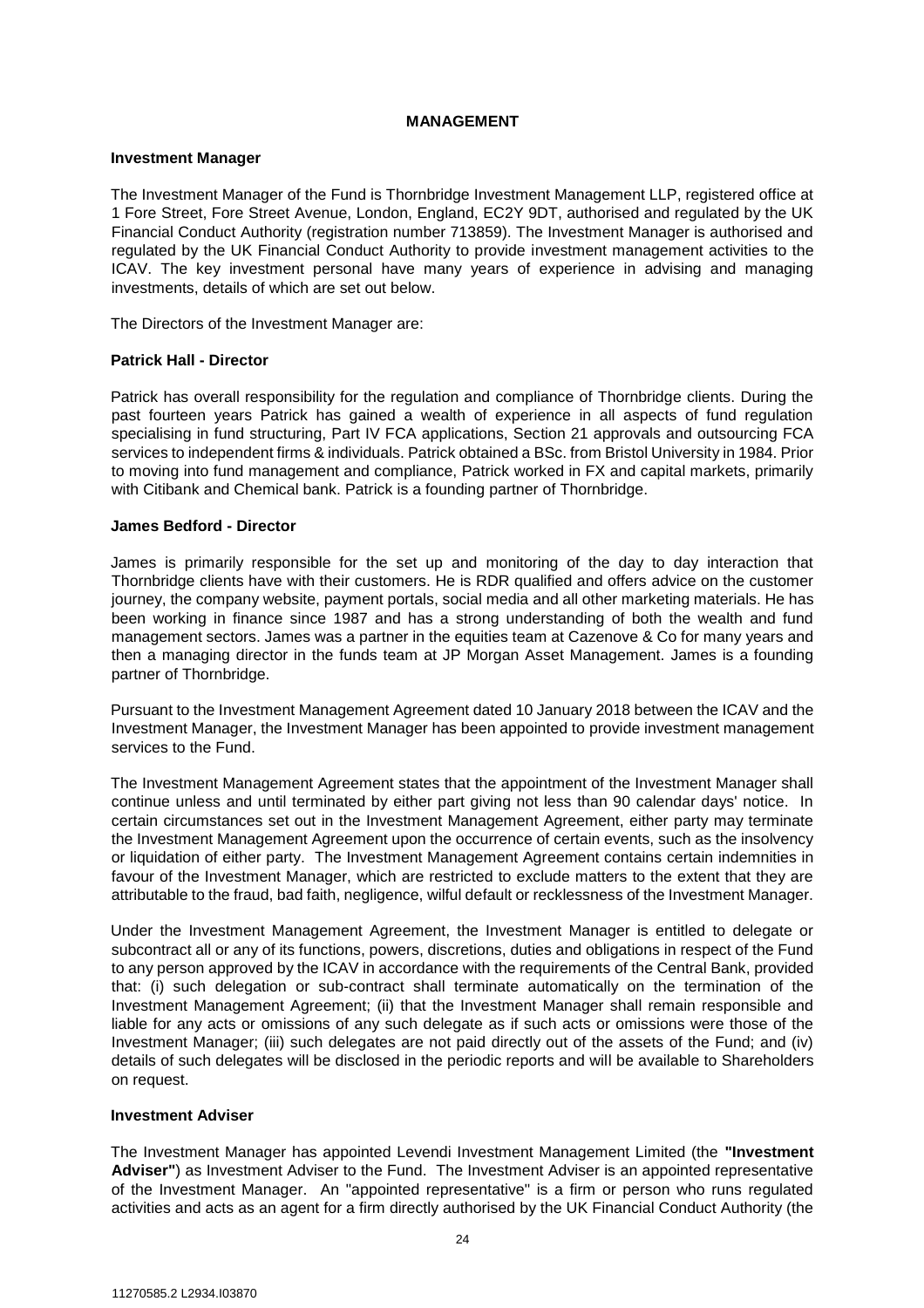"**FCA**"). The Investment Adviser is incorporated in England and Wales and is registered with the Financial Conduct Authority under registered number 783607. The registered office for the Investment Adviser is Cunard House, 15 Regent Street, London, England, SW1Y 4LR.

The Investment Adviser is an investment advisory firm with over GBP600 million of assets under advisory, that advises on the use of structured investments and FDIs, particularly when incorporated into funds and portfolios. For the avoidance of doubt the Investment Adviser shall only provide nondiscretionary advice in respect of the Fund.

The Investment Adviser intends to apply to the FCA for approval to act as an investment manager. Once approved by the FCA the Directors may propose to appoint Levendi Investment Management Limited as investment manager, in place of Thornbridge Investment Management LLP. Accordingly the Directors may, in accordance with the requirements of the Central Bank, novate the current investment management agreement to the Investment Adviser, the Investment Advisory Agreement would then be terminated and this Supplement updated accordingly.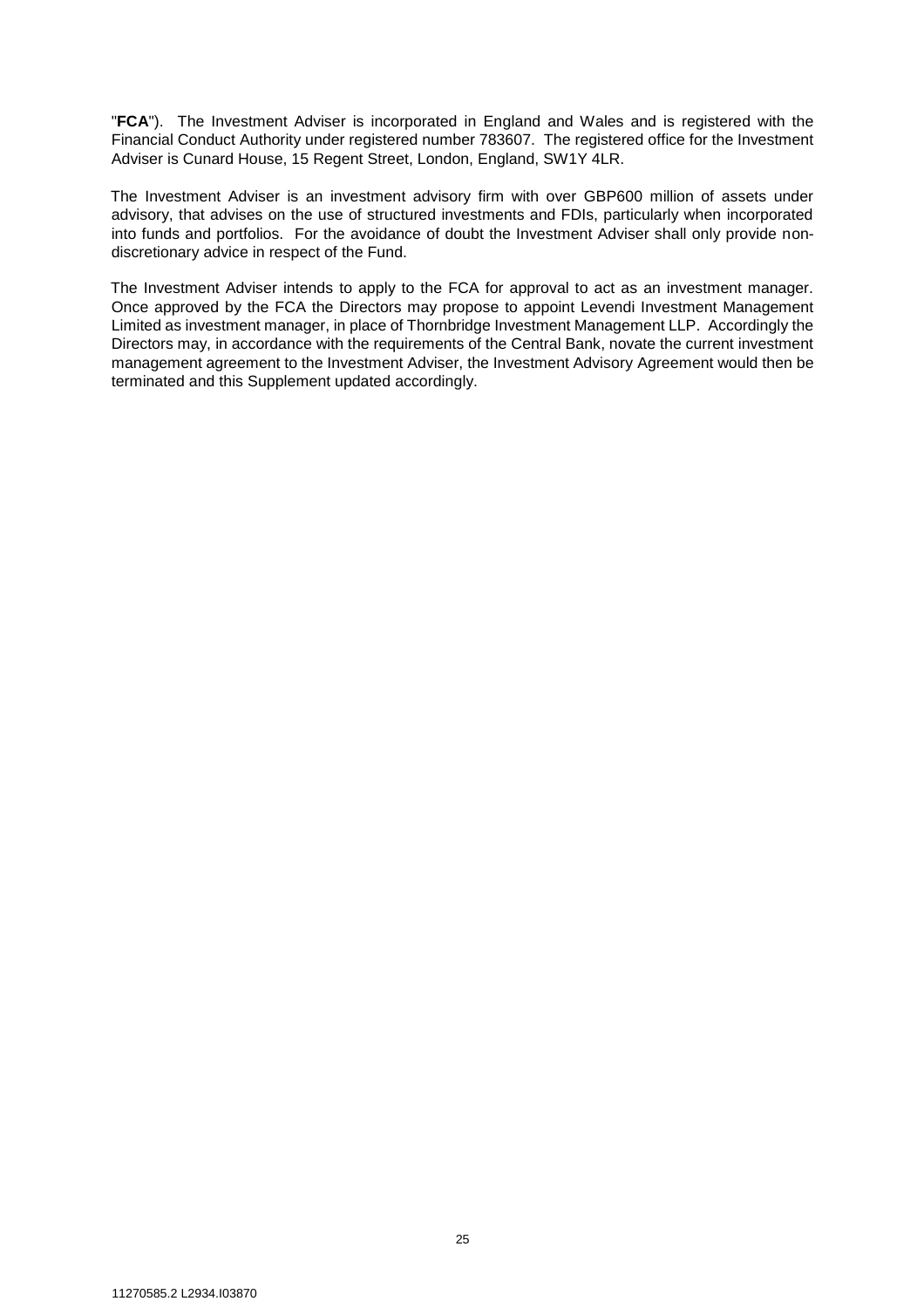#### **FEES AND EXPENSES**

#### <span id="page-25-0"></span>**Investment Management Fee**

The Investment Manager will be paid a fee from the Fund accrued daily and payable monthly in arrears at the rate of up to:

- (a) Class A Accumulation Shares and Class A Distribution Shares: 0.75%
- (b) Class B Accumulation Shares: 0.60%
- (c) Class C Accumulation Shares: 0.60%
- (d) Class D Accumulation Shares: 0.60%
- (e) Class I (Inst) Accumulation Shares: 1.00%
- (f) Class I (Retail) Accumulation Shares: 1.50%
- (g) Class I (Retail) Distribution Shares: 1.50%
- (h) Class I (Retail) Accumulation (USD Hedged) Shares: 1.50%
- (i) Class W Shares: 0.75%

Reasonable out-of-pocket expenses incurred by the Investment Manager in the performance of its duties will be reimbursed out of the net assets of the Fund at normal commercial rates, as may be approved from time to time by the Directors.

The Investment Manager may from time to time and at its sole discretion and out of its own resources decide to pay rebates/retrocessions to Shareholders or to the Fund out of its investment management fee.

All fees payable to the Investment Manager will be paid in the Base Currency of the Fund. The Fund shall bear the cost of any value added tax applicable to any amount payable in relation to professional fees.

#### **Investment Adviser Fee**

The Investment Adviser will be paid an investment adviser fee by the Investment Manager.

# **Management Fee**

Davy Global Fund Management Limited, in its role as manager and distributor of the Fund, will be entitled to receive out of the assets of the Fund an annual fee, accrued daily and payable quarterly in arrears, which will not exceed 0.06% of the net assets of the Fund (plus VAT, if any) subject to a minimum annual fee of €70,000.

# **Sub-Distributor Fee**

Davy Global Fund Management Limited has appointed Levendi Investment Management Limited to act as sub-distributor of the Fund. Levendi Investment Management Limited is an appointed representative of the Investment Manager and will be paid a sub-distributor fee by the Investment Manager.

# **Administration Fees**

The Administrator will be entitled to receive out of the assets of the Fund an annual fee accrued daily and payable quarterly in arrears, which will not exceed 0.07% of the net assets of the Fund (plus VAT,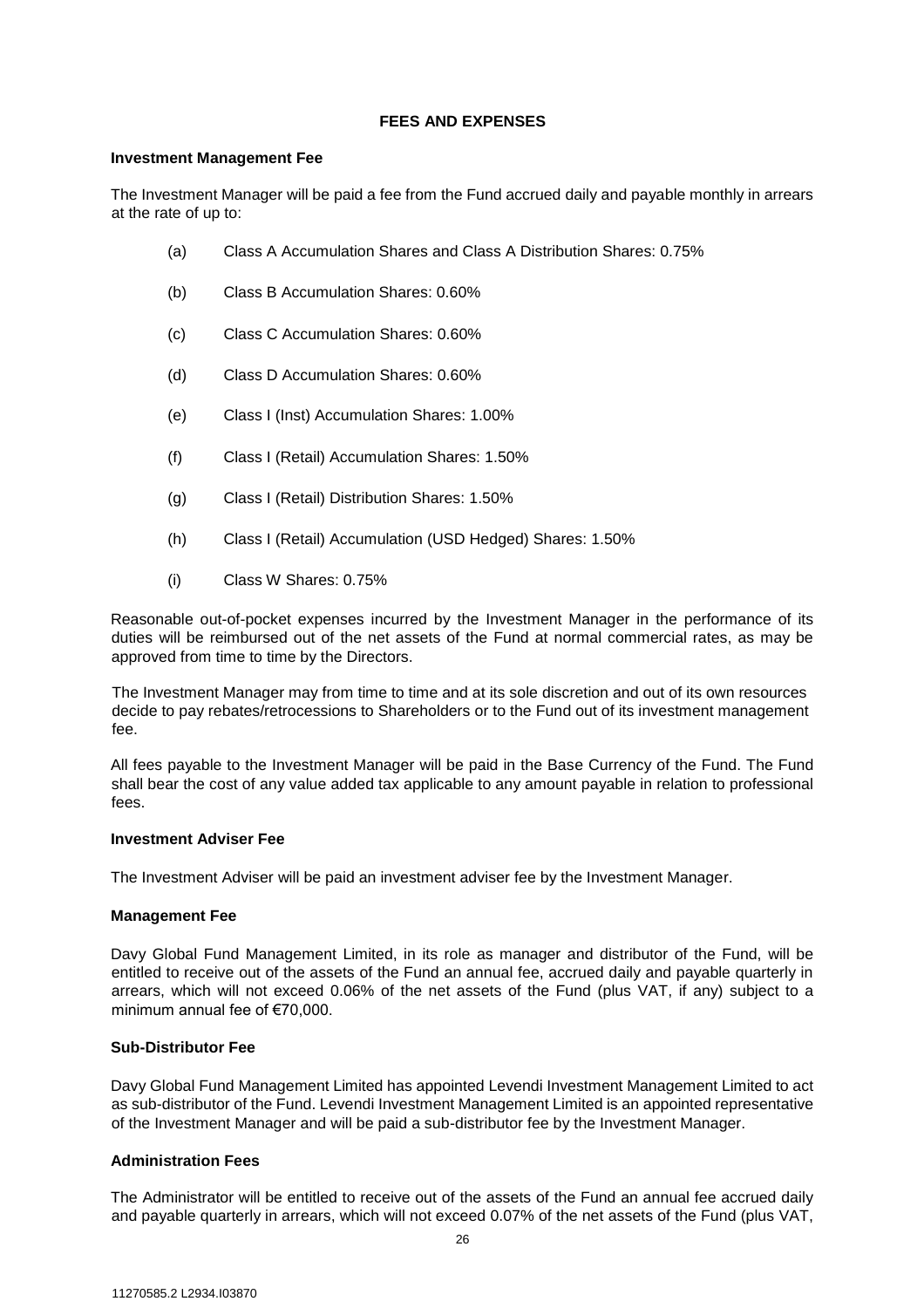if any) subject to an annual minimum fee of €40,000 together with transfer agency fees and financial reporting fees which will be charged at normal commercial rates and its reasonable costs and expenses incurred by the Administrator in the performance of its duties as Administrator of the Fund and as agreed compensation for any additional services. These fees shall accrue and be calculated on each Dealing Day and shall be payable quarterly in arrears.

#### **Depositary Fees**

The Depositary will be entitled to receive from the ICAV out of the assets of the Fund an annual fee, accrued daily and payable quarterly in arrears, which will not exceed 0.03% of the net assets of the Fund subject to an annual minimum fee of €10,000 (plus VAT, if any). In addition the Depositary will be entitled to receive from the Fund sub custody fees charged at normal commercial rate, including safekeeping and transaction fees. The Depositary will further be entitled to be reimbursed by the Fund for reasonable costs and expenses incurred by the Depositary in the performance of its duties as Depositary of the Fund. These fees shall accrue and be calculated on each Dealing Day and shall be payable quarterly in arrears.

## **Establishment and Other Expenses**

The costs of forming the Fund, including the fees and expenses of legal advisers, product development fees and expenses, regulatory and listing fees and expenses and any other fees and expenses arising on the formation and launch of the Fund are not expected to exceed GBP18,000 and will be borne by the Fund and amortised over five years.

This section should be read in conjunction with the section entitled "Fees and Expenses" in the Prospectus.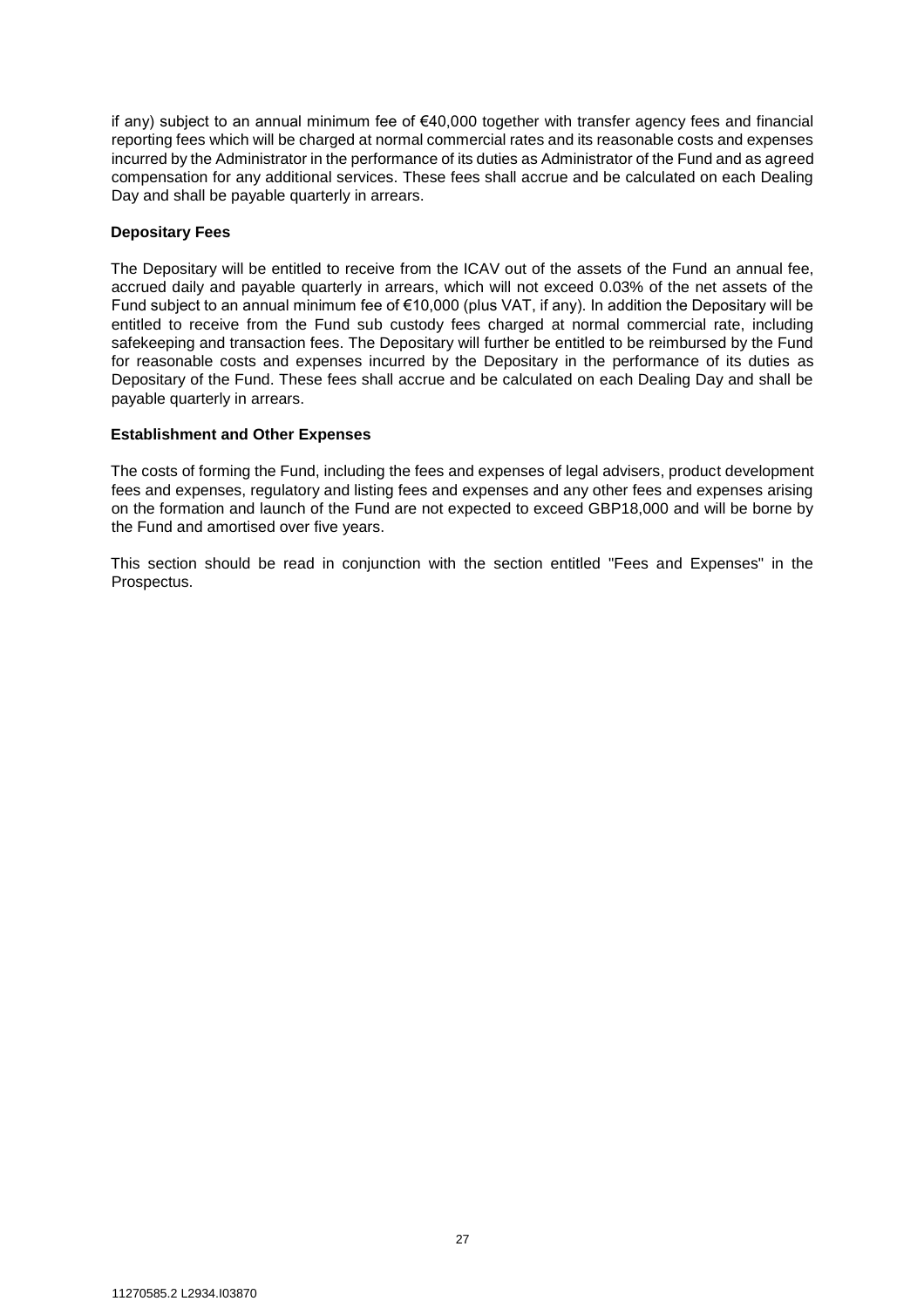## **APPENDIX I**

#### **S&P 500 (Chicago Mercantile Exchange)**

The S&P 500, is a market-value weighted index (shares outstanding multiplied by stock price) of 500 stocks traded on the New York Stock Exchange, American Stock Exchange, and the Nasdaq National Market System. The weightings make each company's influence on the respective index's performance directly proportional to that company's market value. Further details of the composition of the Index and its calculation methodology can be found at www.spindices.com.

# **FTSE 100**

The FTSE 100 is a share index of 100 companies listed on the London Stock Exchange with the highest market capitalisation. The weightings make each company's influence on the respective index's performance directly proportional to that company's market value. Further details of the composition of the FSTE 100 and its calculation methodology can be found at http://www.londonstockexchange.com/exchange/prices-and-markets/stocks/indices/summary /summary-indices.html?index=UKX.

#### **Eurostoxx 50**

The Eurostoxx 50 is a stock index of Eurozone stocks designed by STOXX, an index provider owned by Deutsche Börse Group. It is made up of fifty of the largest and most liquid stocks and the index futures and options on the EURO STOXX 50, traded on Eurex, are among the most liquid such products in Europe and the world. The weightings make each company's influence on the respective index's performance directly proportional to that company's market value. Further details of the composition of the Index and its calculation methodology can be found at https://www.stoxx.com/indexdetails?symbol=SX5E.

#### **Russell 2000 ICE**

The Russell 2000® Index is the recognised benchmark measuring the performance of the smallcap segment of the U.S. equity universe. The Russell 2000® Index is a subset of the Russell 3000® Index representing approximately 10% of the total market capitalisation of that index. It includes 2000 of the smallest securities based on a combination of their market cap and current index membership. Further details of the composition of the Index and its calculation methodology can be found at www.theice.com.

#### **Swiss Market Index ("SMI")**

The SMI is made up of 20 of the largest and most liquid Swiss Performance Index (SPI) large and midcap stocks. As a price index, the SMI is not adjusted for dividends. The weightings make each company's influence on the respective index's performance directly proportional to that company's market value. Further details of the composition of the Index and its calculation methodology can be found at https://www.six-swiss-exchange.com/indices/data\_centre/index\_overview.html.

#### **Nikkei 225**

The Nikkei 225 is a stock market index comprised of 225 stocks selected from domestic common stocks in the 1st section of the Tokyo Stock Exchange, excluding ETFs, REITs, preferred equity contribution securities, tracking stocks (on subsidiary dividend) etc other than common stocks. It is a price-weighted index (the unit is yen), and the components are reviewed once a year. Further details of the composition of the Index and its calculation methodology can be found at https://indexes.nikkei.co.jp/en/nkave/index/profile.

# **Hang Seng Index ("HSI")**

The Hang Seng Index is a freefloat-adjusted market capitalization-weighted stock market index in Hong Kong. It is used to record and monitor daily changes of the largest companies of the Hong Kong stock market and is the main indicator of the overall market performance in Hong Kong. These 50 constituent companies represent about 58% of the capitalisation of the Hong Kong Stock Exchange. Further details

28